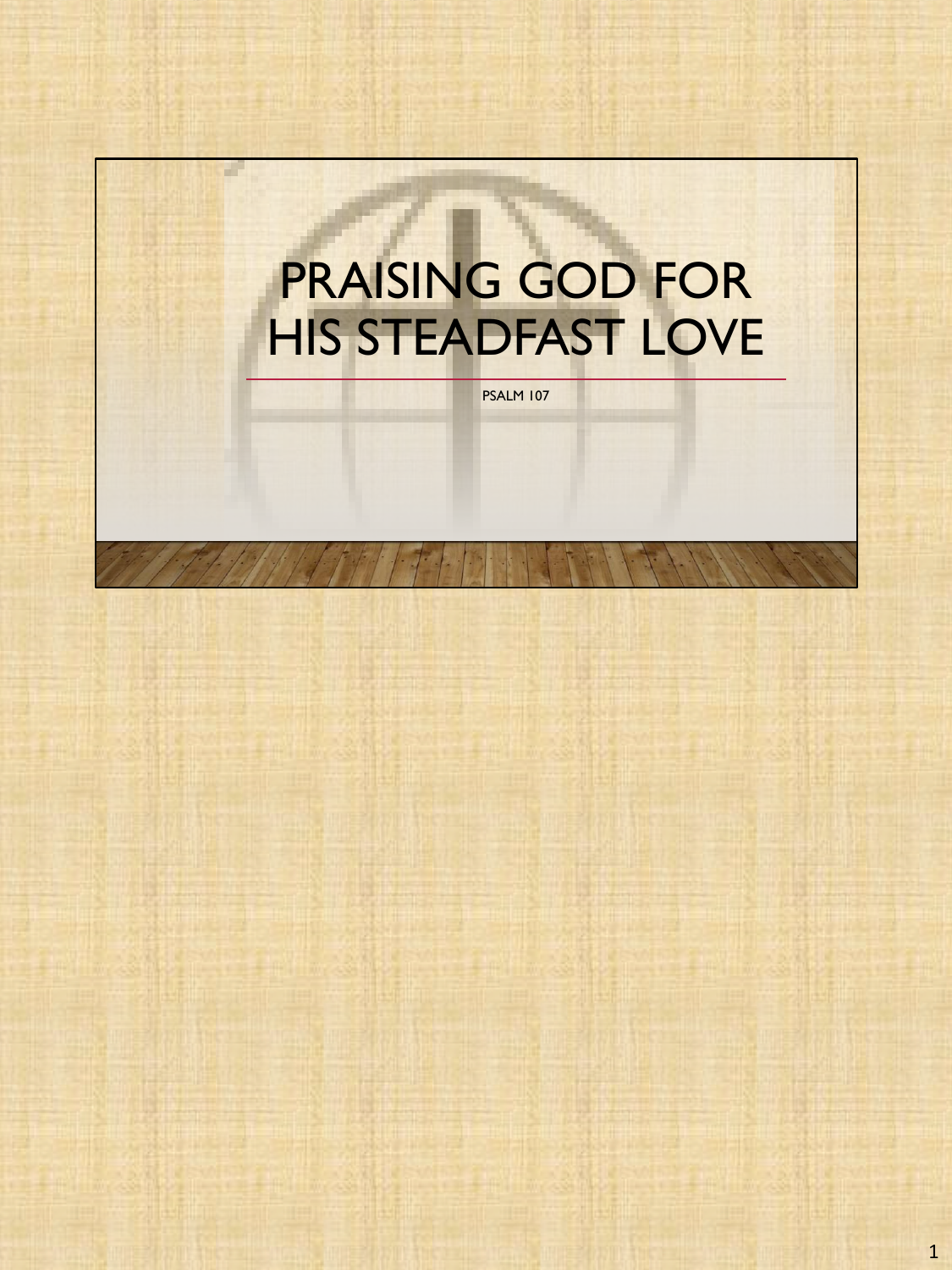

As we go through this Psalm, we are going to look at each section.

It's also important to remind ourselves that the most important thing in our life is to know God. We read this in the following verses. (next slide)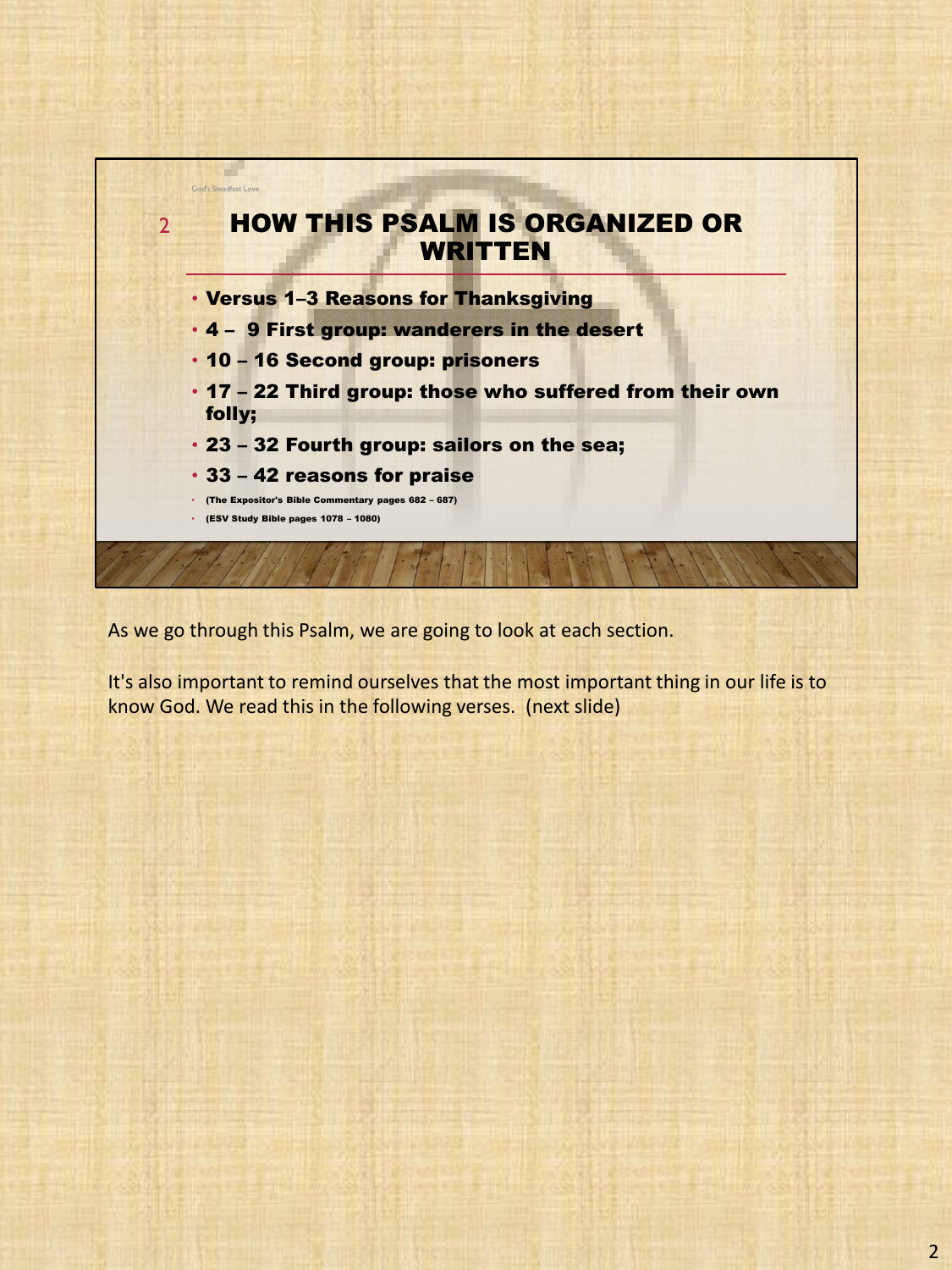

Next slide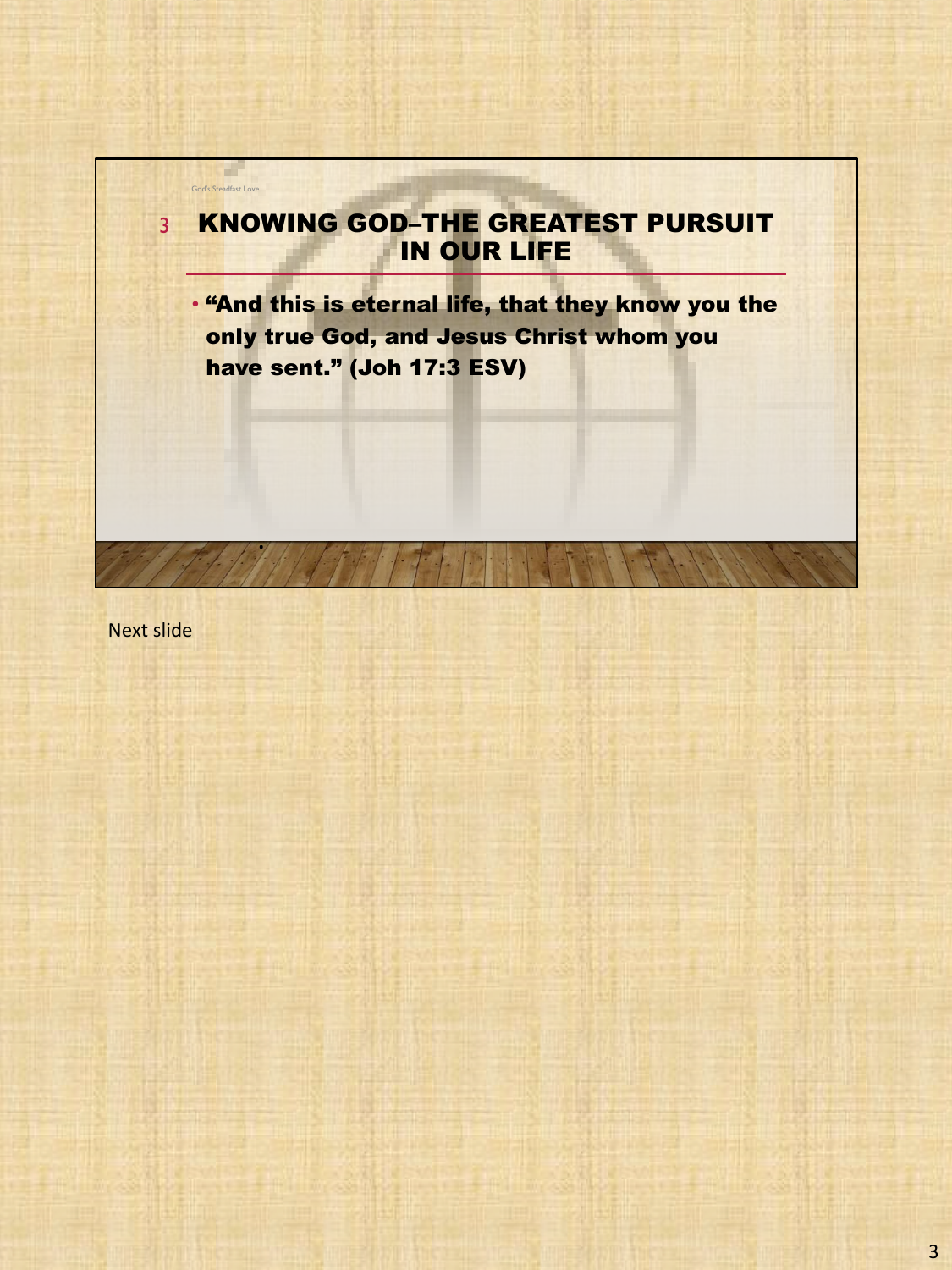• "17 You therefore, beloved, knowing this beforehand, take care that you are not carried away with the error of lawless people and lose your own stability. 18 But grow in the grace and knowledge of our Lord and Savior Jesus Christ. To him be the glory both now and to the day of eternity. Amen." (2Pe 3:17-18 ESV)

God's Steadfast Love

4

Psalm 107 helps us to know God and his surpassing love for his people. As we think about and consider these verses, let us remind ourselves of the words of the apostle Paul. The love of God does not depend on us and our behavior. God's love is rooted in himself.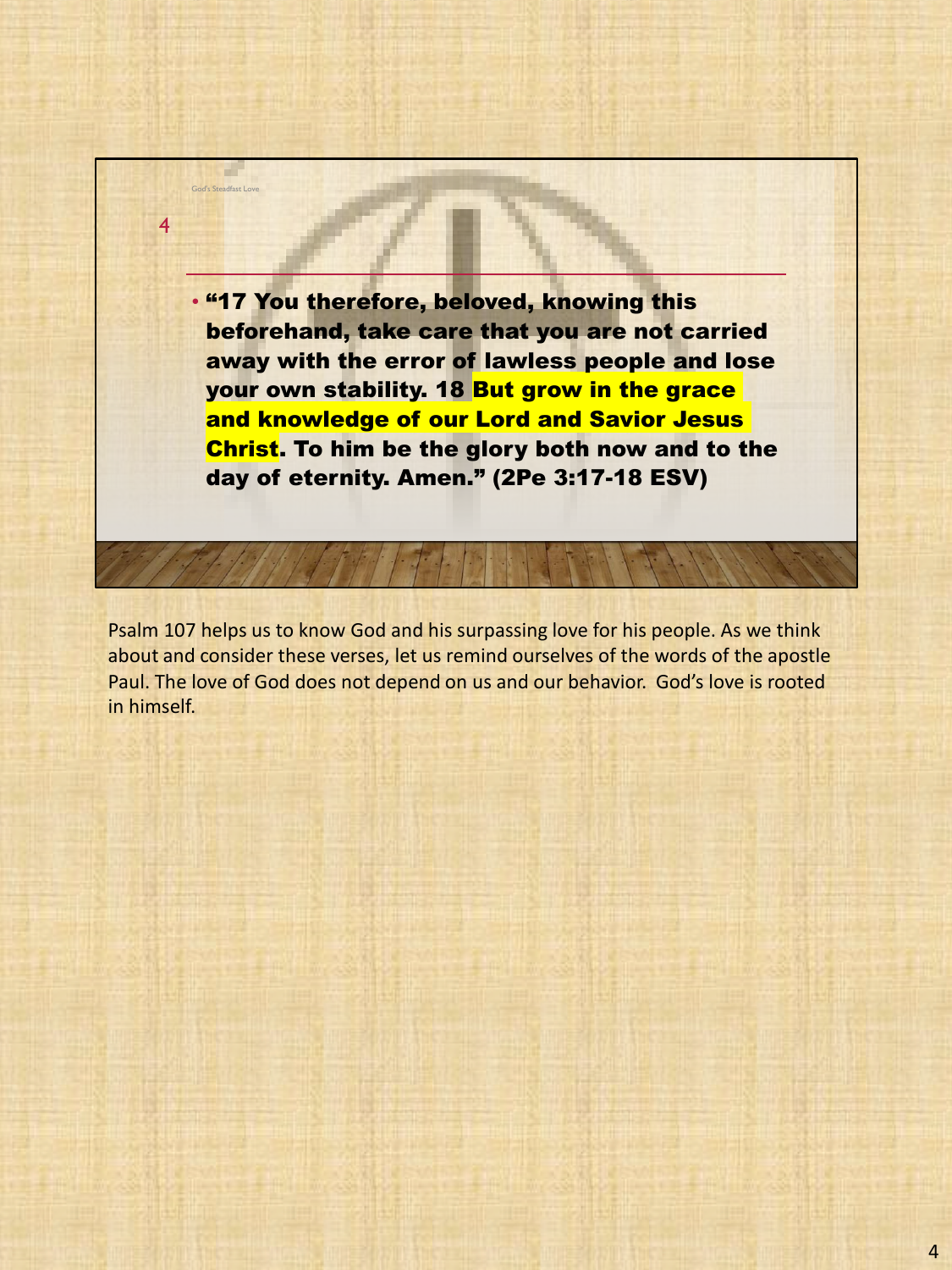*"17 If, because of one man's trespass, death reigned through that one man,*  much more will those who receive the abundance of grace and the free gift of *righteousness reign in life through the one man Jesus Christ.* 

18 Therefore, as one trespass led to condemnation for all men, so one act of *righteousness leads to justification and life for all men. 19 For as by the one man's disobedience the many were made sinners, so by the one man's obedience the many will be made righteous." (Ro 5:17-19 ESV)*

As the apostle John tells us in 1 John 4:16, God is love.

God's Steadfast Love

5

*The responsibility of man is to receive his grace freely given.*

*As we read Psalm 107, we will see that God love is steadfast, dependable and worthy of all of our praise!*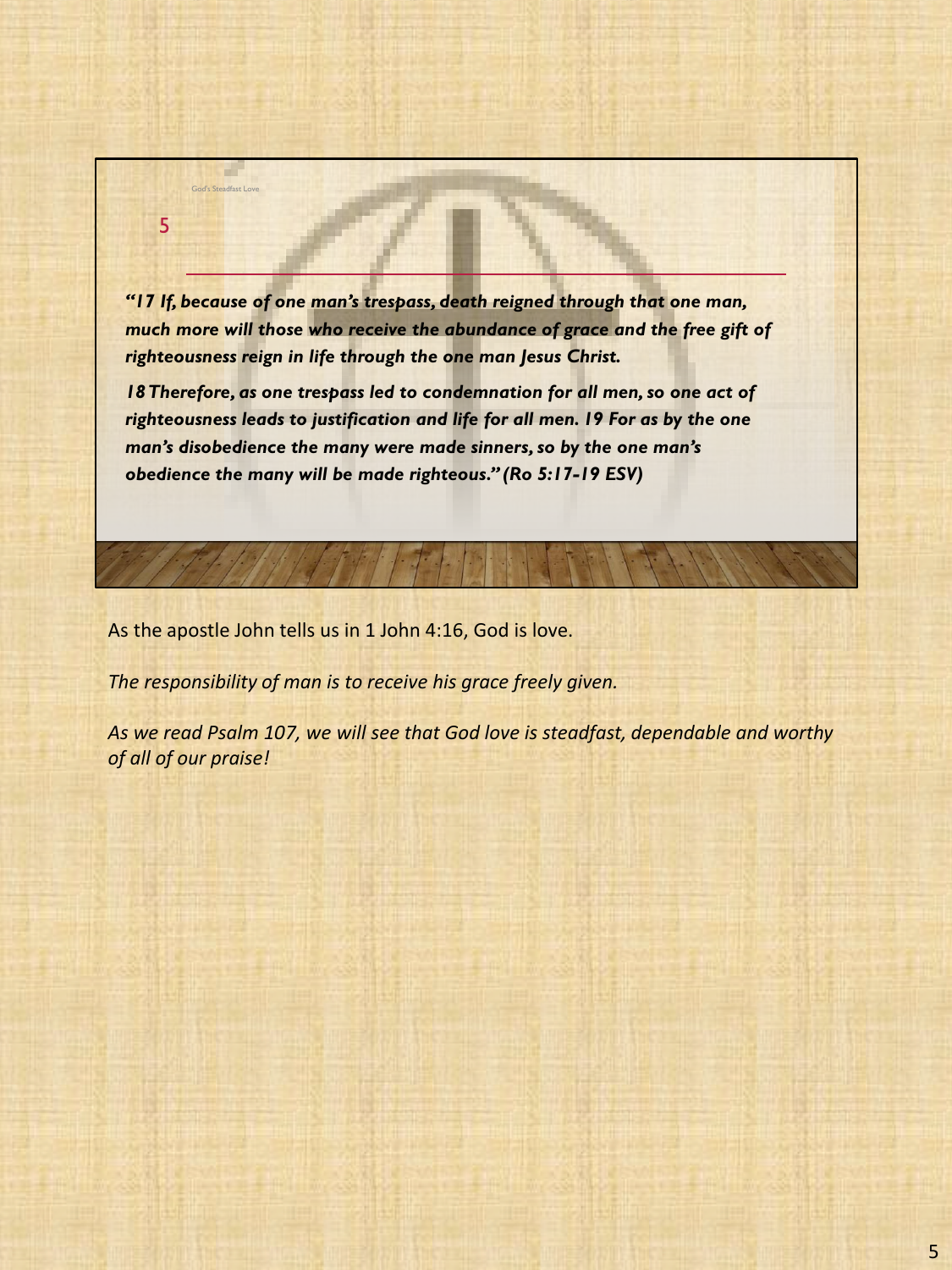## GIVING THANKS TO THE LORD "1 ¶ Oh give thanks to the LORD, for he is good, for his steadfast love endures forever! 2 Let the redeemed of the LORD say so, whom he has redeemed from trouble 3 and gathered in from the lands, from the east and from the west, from the north and from the south." (Ps 107:1-3 ESV) God's Steadfast Love 6

Looking at commentaries, the timing of the Psalm is uncertain. The Psalm focuses on the restoration of God's people.

The theme of Psalm 107 is God's steadfast love for his people. We see his willingness to forgive his covenant people in the face of rebelliousness, turning him away from him and as a result getting into all kinds of troubles.

The Psalm begins by addressing the whole community of God's people to be thankful to God because of his goodness. God's love will last forever. For the people living at that time, evidence of this steadfast love was the fact that God gathered them in one place from faraway places where they were dispersed.

If we think in terms of the New Covenant, we know that Jesus is the Lamb of God who took away the sin of the world.

We know that Jesus became sin and a curse for us in our place. He was completely sinless. In him, we are reconciled to God. In the New Covenant, we are to receive this gift of eternal life which is a person, God's eternal Son!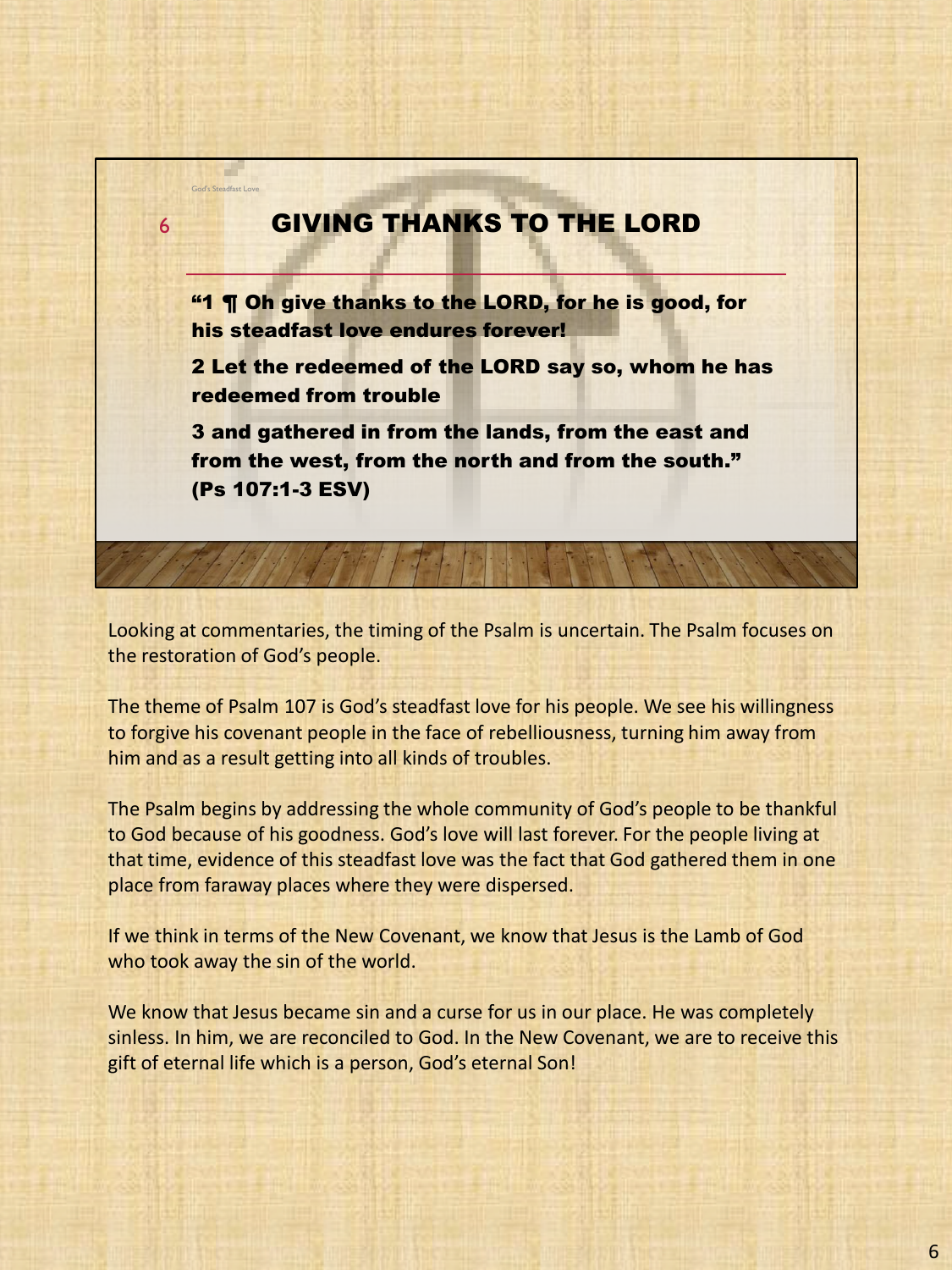In the next verses, the author was inspired to write about the type of troubles the Israelites had fallen into and how they were redeemed when they cried out to God. Their redemption is not rooted in themselves but in God's covenant love for his people.

In his magnificent plan, God was preparing the coming of the Messiah through the tribe of Judah.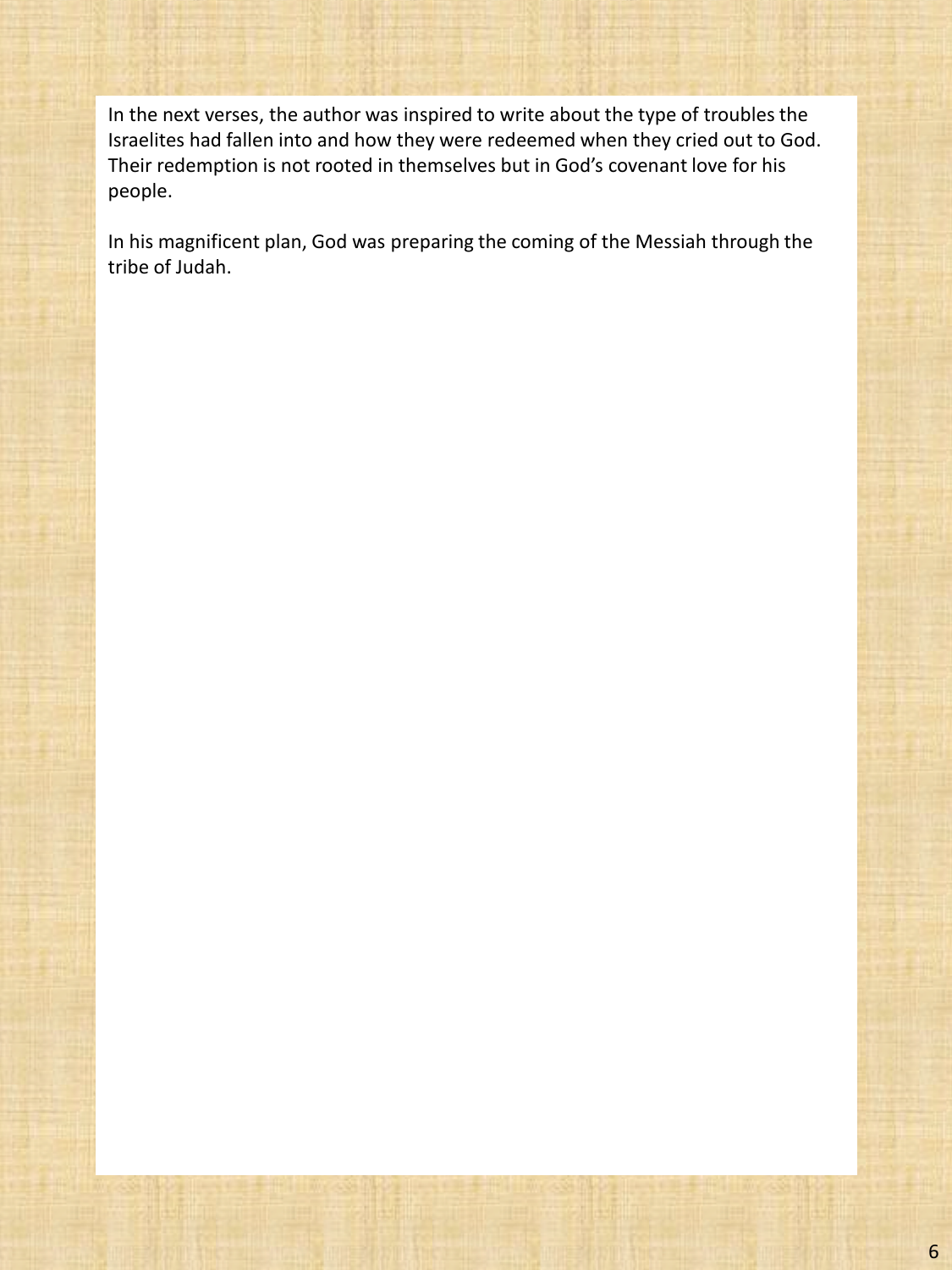### 7 1<sup>st</sup> Group: Wanderers in the desert

God's Steadfast Love

a de

(Ps 107:4-9 ESV) "4 Some wandered in desert wastes, finding no way to a city to dwell in; 5 hungry and thirsty, their soul fainted within them. 6 Then they cried to the LORD in their trouble, and he delivered them from their distress.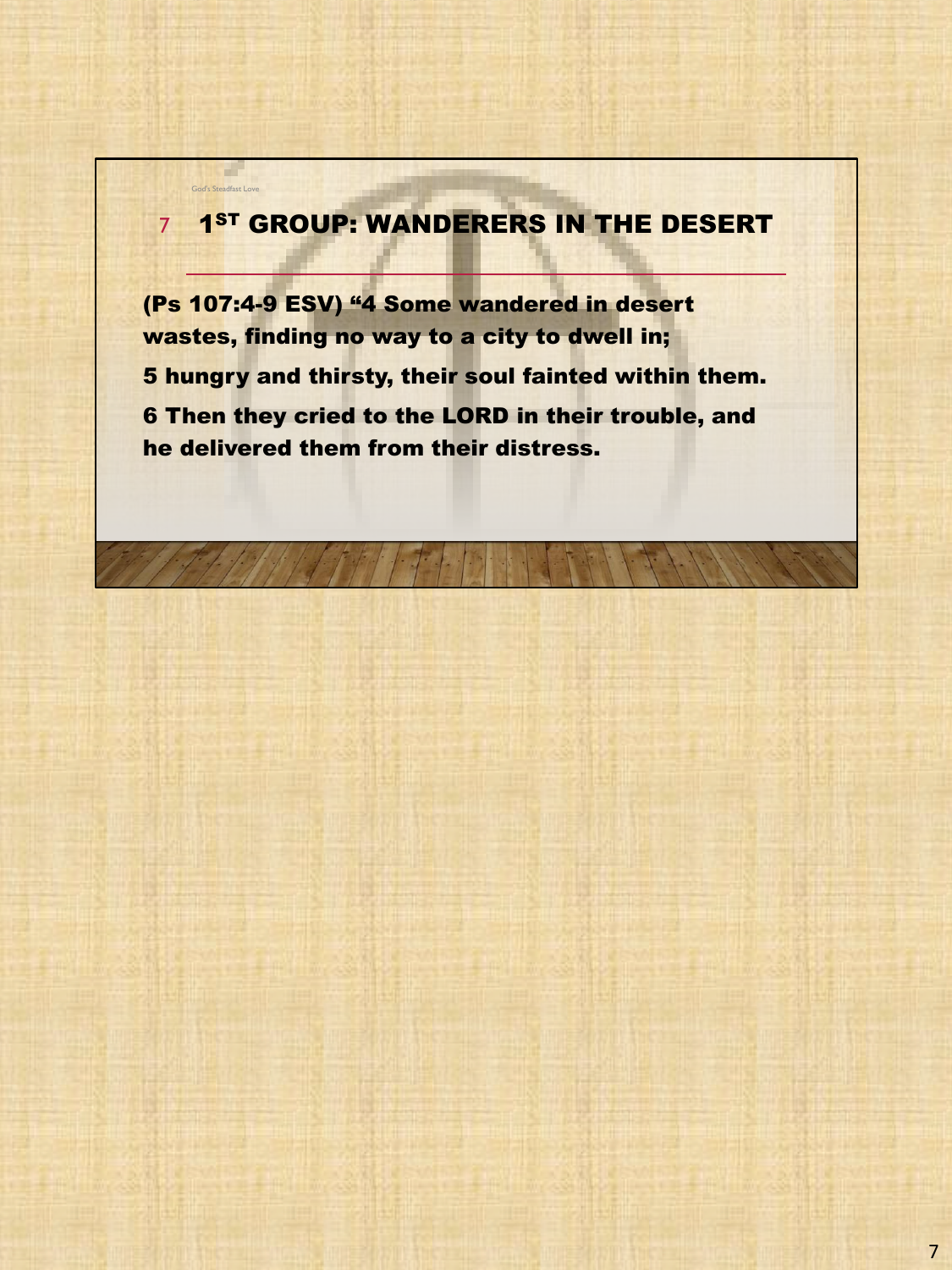

Why did the Israelites wander in the desert or waste land finding no way to the city where they could live?

The Old Covenant was a covenant of grace.

As we look at the condition of the Old Covenant, if the Israelites obeyed God, they would be blessed physically. If they disobeyed God, all kinds of problems would follow. Israel chose to disobey God so many times in their journey with him.

They wandered in the desert of Sinai for a period of 40 years as they had forgotten the mighty miracles that God had done in their midst. Later, when they were given the terms of the Old Covenant, they were told of the horrible things that would happen if they forsook God.

In verse 5, the Israelites were in a place where there was a lack of food. They were hungry and thirsty. They became very discouraged and disheartened. Their soul fainted within them, the Bible tells us.

Deep in their trouble and in their distress, they turned their attention to God and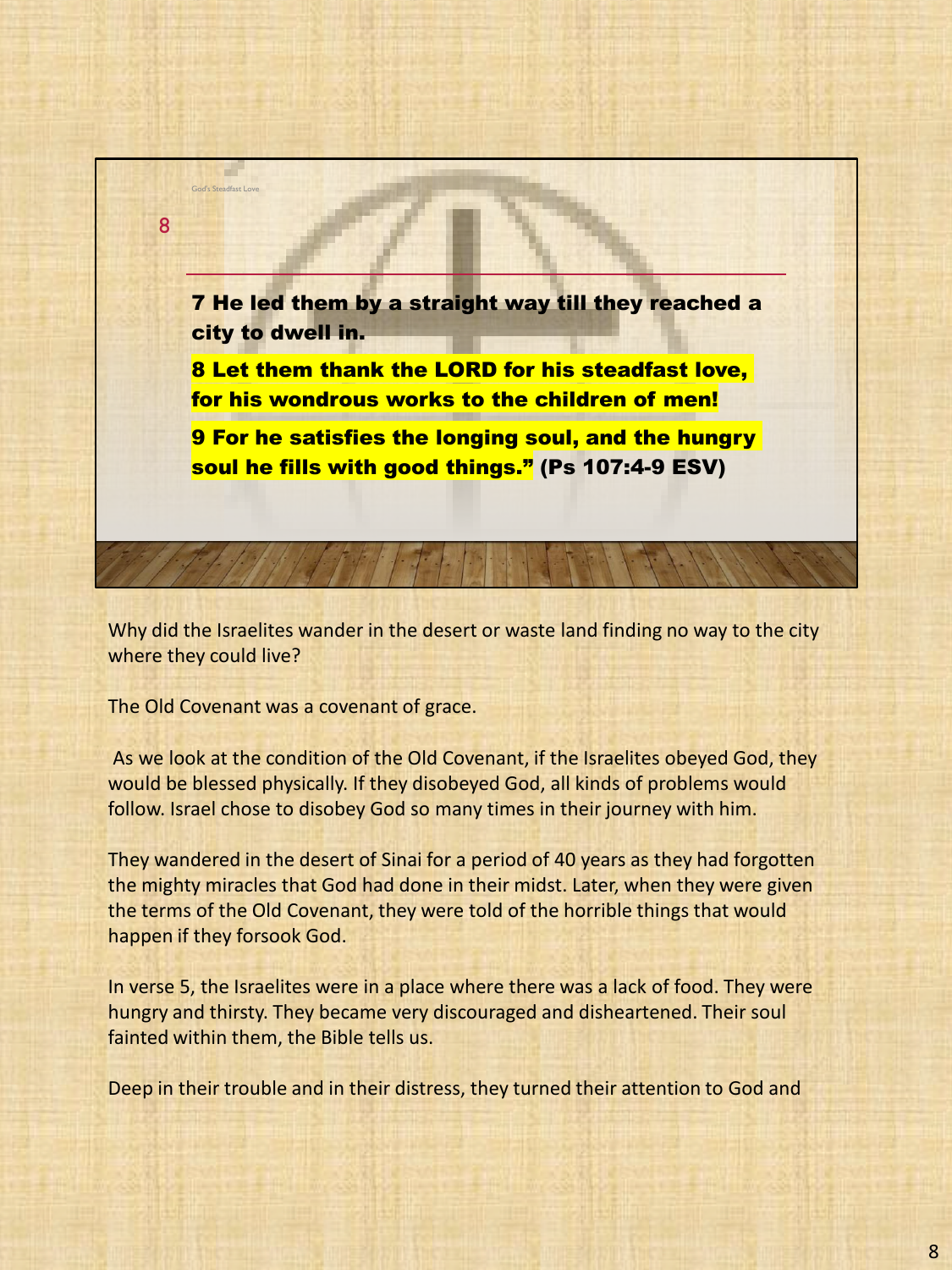cried to him. God heard their cry and he led them to a city where they could peacefully live.

As a community of God's people, they are to be thankful for all the awesome work that God does toward the children of man. (**man = Adam in Hebrew which includes all of mankind [Strong's Concordance].**

God gives both physical food and spiritual food to his people. All things were created by Jesus. He holds everything together. **"16 For by him all things were created, in heaven and on earth, visible and invisible, whether thrones or dominions or rulers or authorities—all things were created through him and for him. 17 And he is before all things, and in him all things hold together." [Col 1:16-17 ESV].**

In the Old Covenant, God provided physical blessings.

For us who live during the time of the New Covenant, the apostle John writes that all who thirst are to come to Jesus. He will give us a living water, referring to the Holy Spirit [John 7:37-39].

In John 6, Jesus tells us that he is the bread of life! Jesus is the one who satisfies the deepest needs of our soul and hearts.

We cannot emphasize this enough. Everything good comes from him. Even our repentance is a gift of God.

We can come to Jesus because in him we have been reconciled to God.

Jesus filled the Israelites' soul with physical rest.

For us, in the New Covenant, the spiritual promises are so much greater. God promises to abide in us and we in Him as we accept his gift of grace!

We live in an imperfect world. We live in the "in between times" waiting for the return of Jesus and the fullness of his kingdom. In the meantime, accepting God's grace, we can have the peace of Jesus which surpasses all understanding as we give our burdens to him in an attitude of thanksgiving.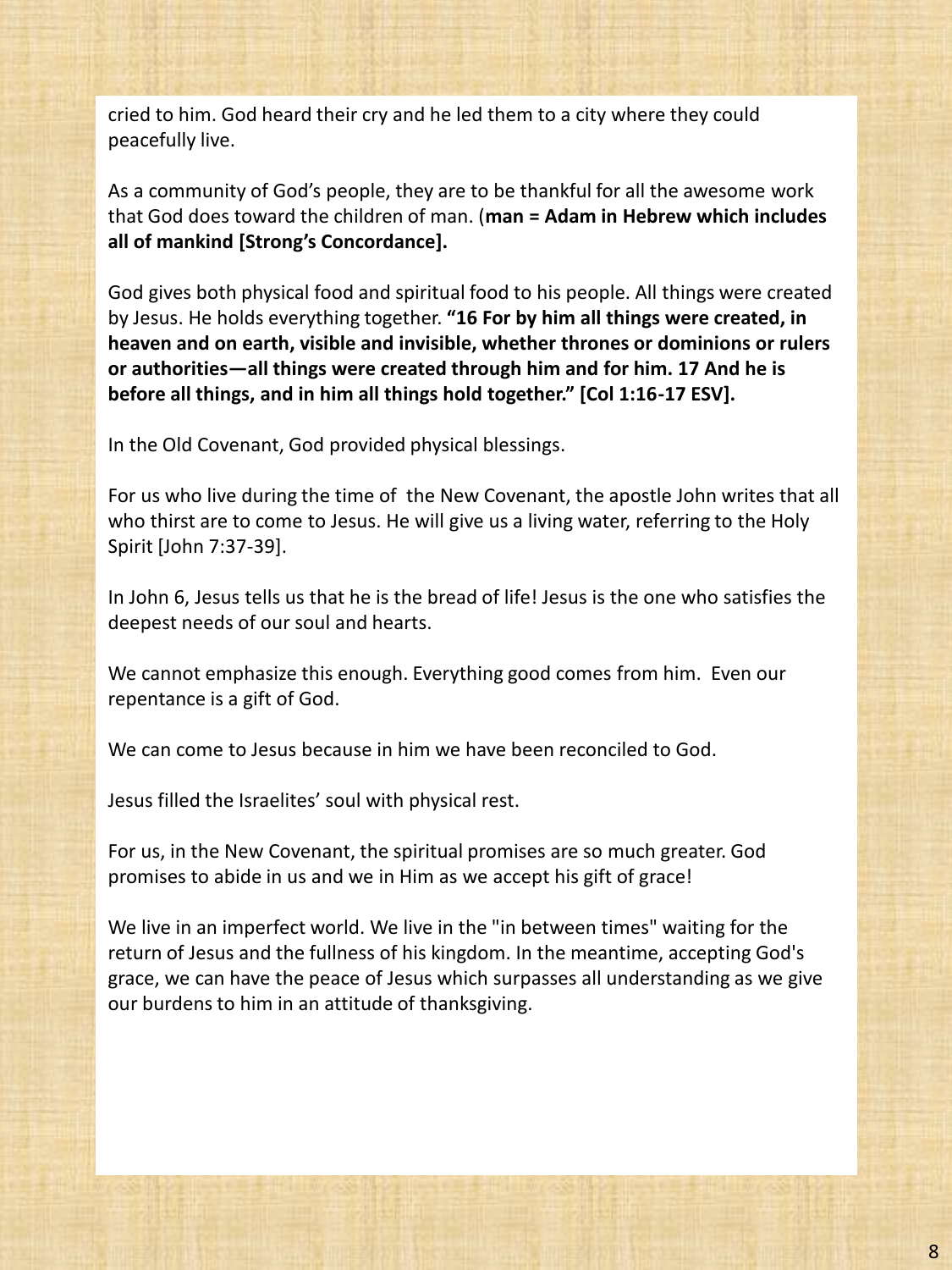## 2ND GROUP: PRISONERS

God's Steadfast Love

÷

9

(Ps 107:10-16 ESV) "10 ¶ Some sat in darkness and in the shadow of death, prisoners in affliction and in irons,

11 for they had rebelled against the words of God, and spurned the counsel of the Most High.

12 So he bowed their hearts down with hard labor; they fell down, with none to help.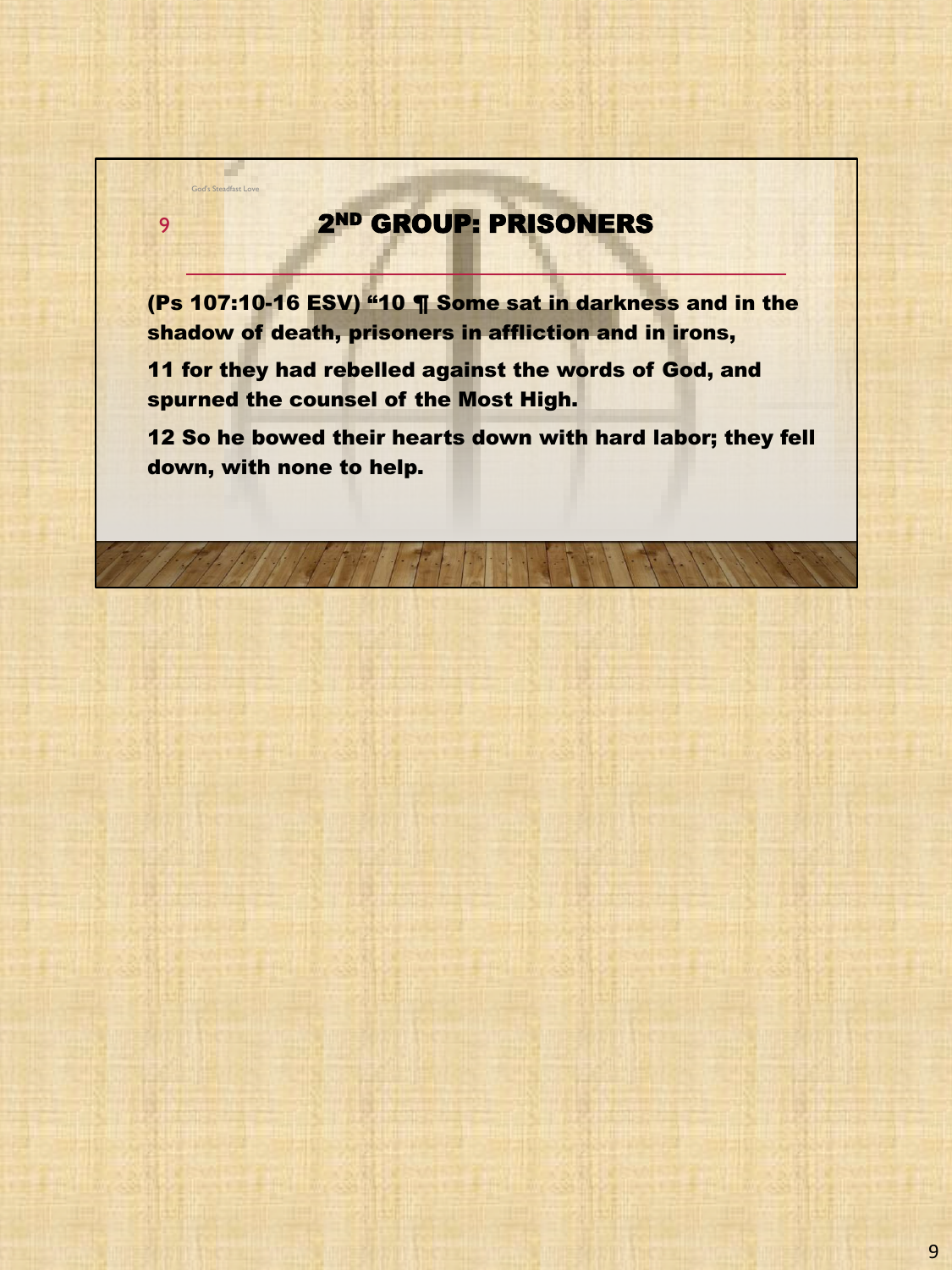

Although God is very forgiving, in his steadfast love, he also corrects.

Because the children of Israel had not heeded the word of God to go their own way, they were taken captive. Sin which is walking independently from God always has dire consequences. Even today, when people break physical laws or certain moral laws as defined by society, they end up in jail.

God is light. Jesus is the light of the world. Walking apart from him means darkness from which we need to be rescued.

The Israelites had rebelled against the word of God and had treated his loving instructions with contempt and disdain. We see that over and over in the history of Israel. Israel is really a type of humanity.

As a consequence, they sat in the darkness and in the shadow of death suffering in afflictions and in iron bars. They needed to be rescued. They could not do that on their own.

We read that God discipline them because he bowed their hearts down with hard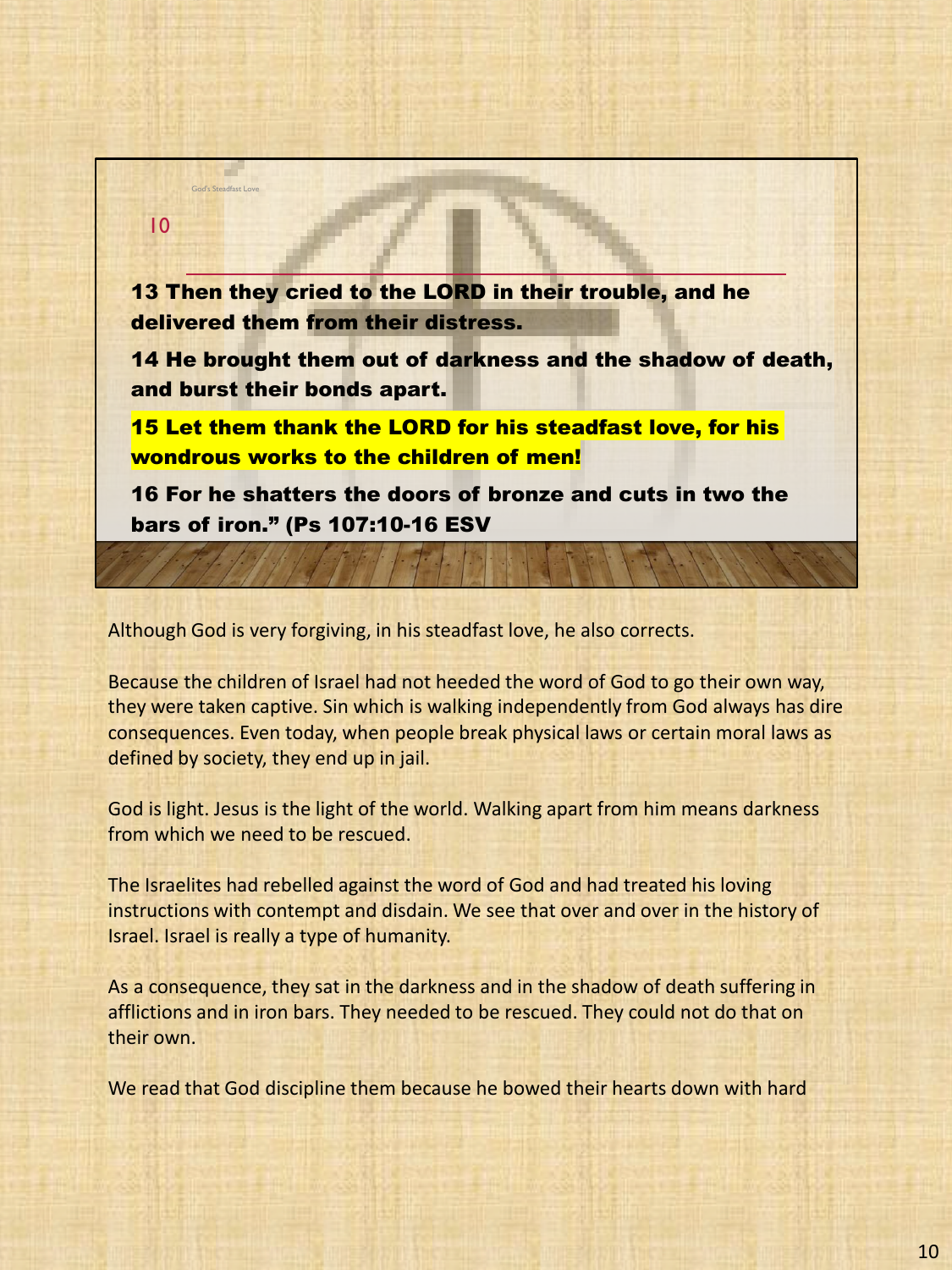labour with no way out. In that state, they turn to God and in desperation cried out to him. God delivered them from this awful subjugation, distress and suffering even if they did not deserve such incredible love. God is not like man. God does not hold a grudge. He loves people and has affection for people, for us. He will go to any length to save us from our trouble. God came down to earth in the person of Jesus Christ to save us from all of our sins.

God delivered the Israelites physically. Now, in the death and resurrection of Jesus, he has completely shattered the imprisonment of sin and death. Once he opens our eyes and we receive his grace, he liberates us from the slavery of sin and transfers us into the kingdom of God. We are afraid from the shackles of sin and eternal death!

The Israelites had much to be thankful for and so do we!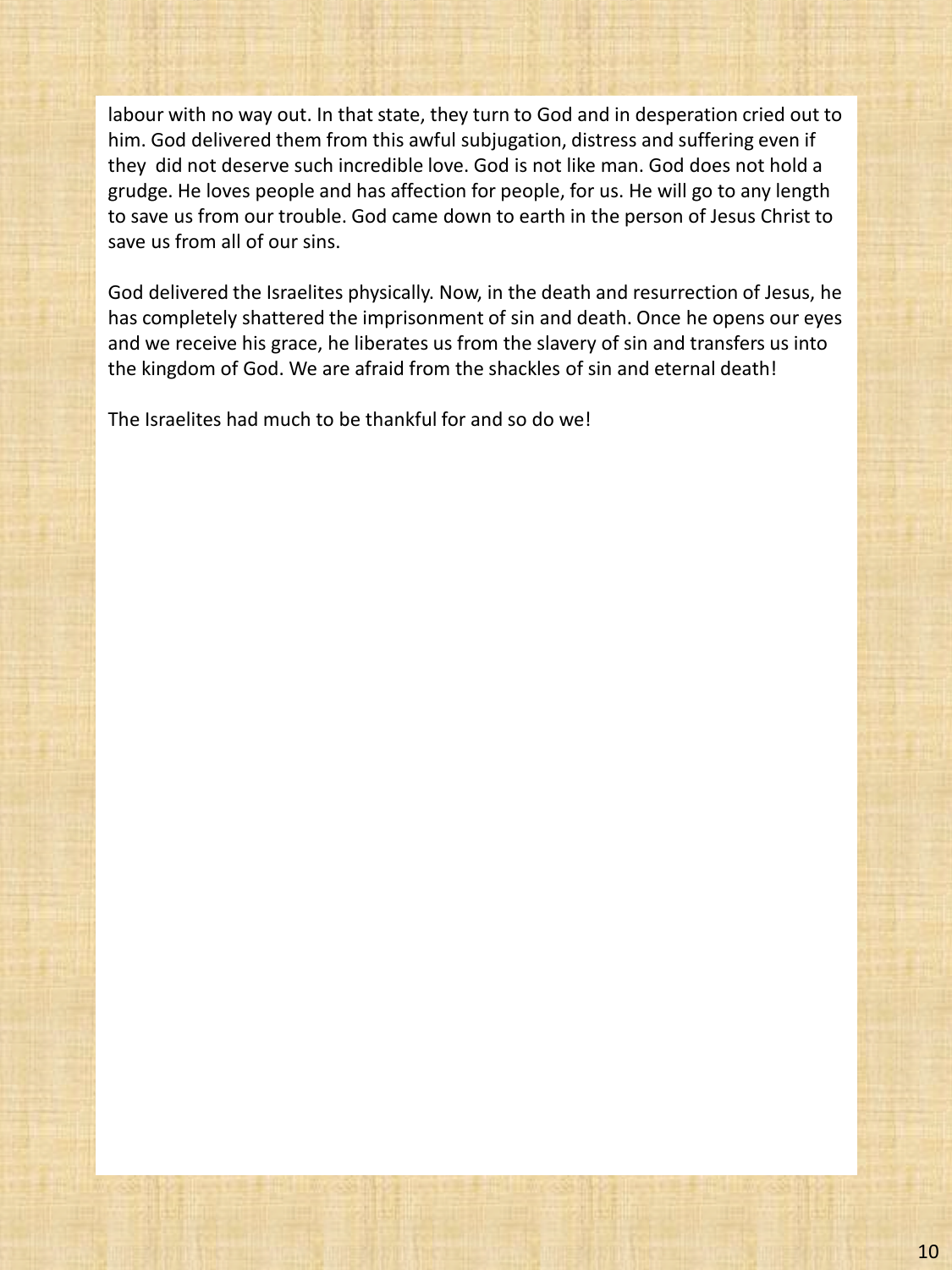#### **3RD GROUP: SUFFERERS FROM THEIR OWN FOLLY**

(Ps 107:17-22 ESV) "17 ¶ Some were fools through their sinful ways, and because of their iniquities suffered affliction;

God's Steadfast Love

a de

11

18 they loathed any kind of food, and they drew near to the gates of death.

19 Then they cried to the LORD in their trouble, and he delivered them from their distress.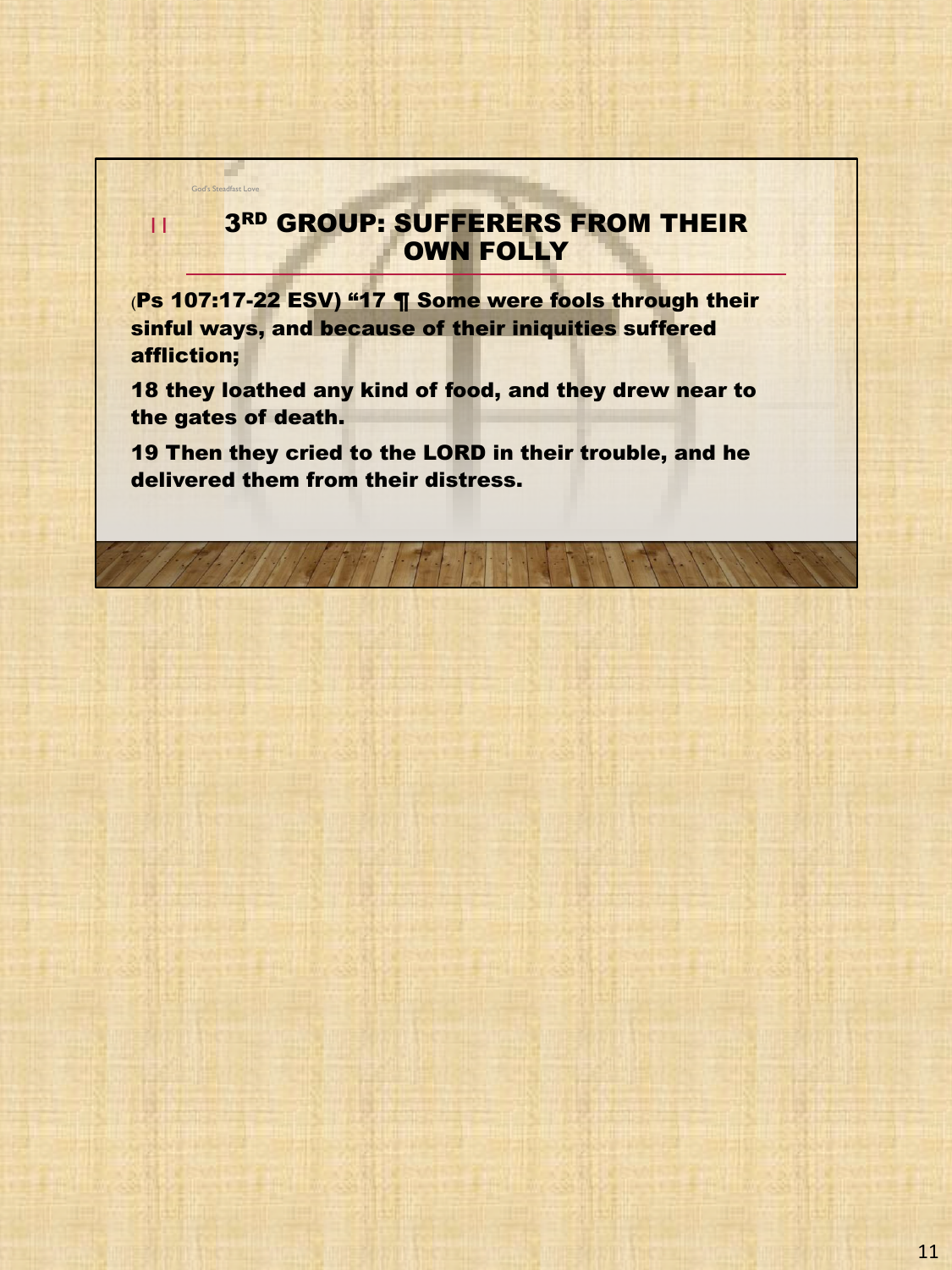20 He sent out his word and healed them, and delivered them from their destruction. 21 Let them thank the LORD for his steadfast love, for his 12

God's Steadfast Love

wondrous works to the children of men!

22 And let them offer sacrifices of thanksgiving, and tell of his deeds in songs of joy!" (Ps 107:17-22 ESV)

The author of Psalm does not describe what sinful ways some of the Israelites took that made them sick. Because of their sinful ways, some of the Israelites became so ill and so weekend that they had an intense dislike and disgust of food - so much so that they came close to dying.

Sins do have terrible consequences. Some sins make people physically sick. For example, in Deuteronomy 28:58 God told the Israelites that if they were not careful to obey all the words of the law inspired by God that he would bring to them and their offspring sicknesses grievous and lasting. *("58 "If you are not careful to do all the words of this law that are written in this book, that you may fear this glorious and awesome name, the LORD your God, 59 then the LORD will bring on you and your offspring extraordinary afflictions, afflictions severe and lasting, and sicknesses grievous and lasting. 60 And he will bring upon you again all the diseases of Egypt, of which you were afraid, and they shall cling to you. 61 Every sickness also and every affliction that is not recorded in the book of this law, the LORD will bring upon you, until you are destroyed." (De 28:58-61 ESV)*

In the New Covenant, when the Corinthians were disrespecting the Lord's supper, because they ate and drank without discerning the body of Christ, they brought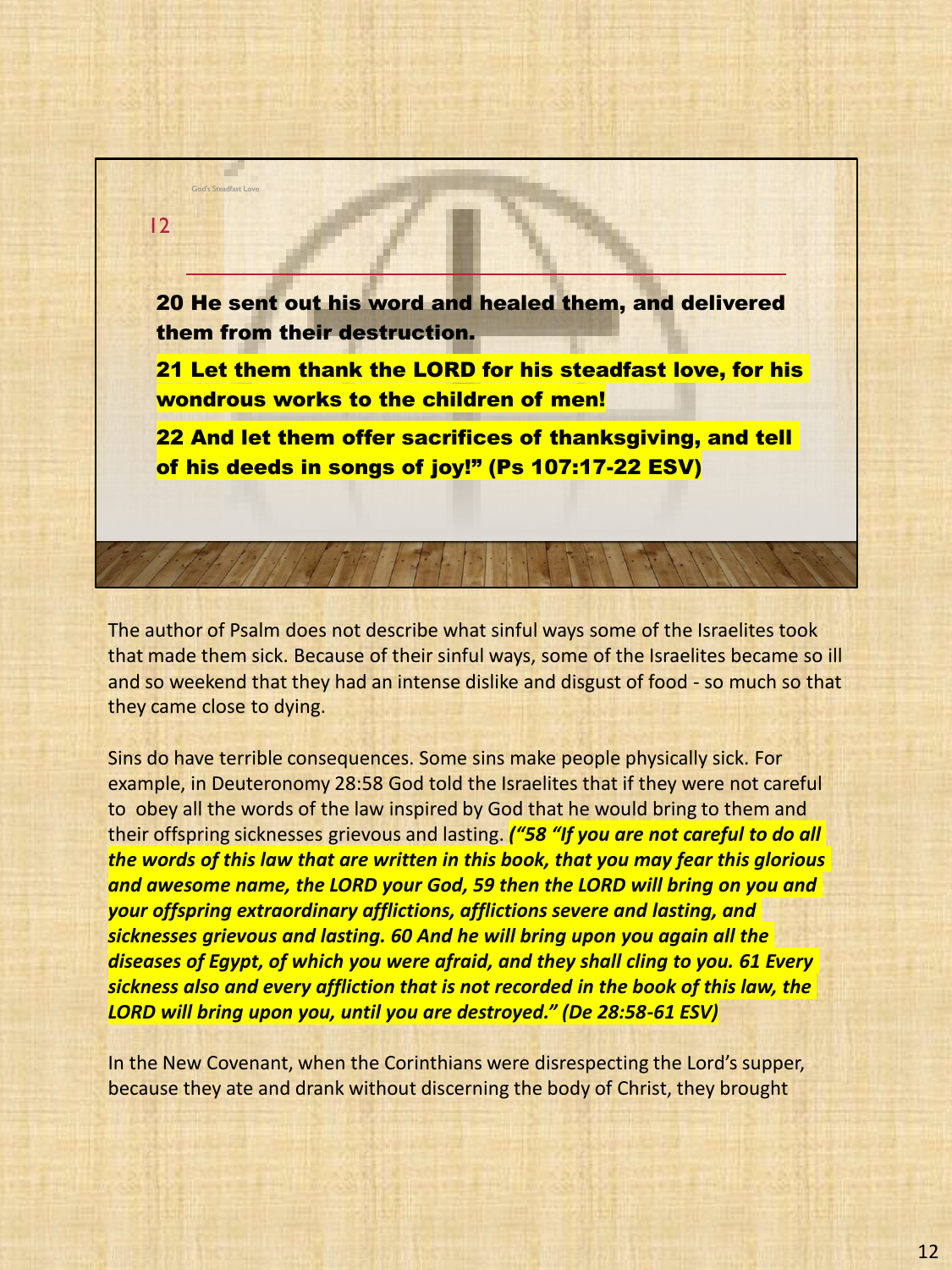judgment upon themselves and many became weak and ill and some died (1 Corinthians 11:29-30). Sin does have serious consequences, both physical and spiritual.

Even today, there are sins which have obvious physical consequences. **Stealing** can bring imprisonment, loss of employment. etc.

**Gossip and lying** can and does destroy relationships.

**Abuse of drugs and alcohol** has serious physical and relational consequences and can destroy marriages, families, friendship, etc..

**Expression of our sexuality outside God's covenant love** bring all kinds of difficulties such as sexually transmitted infections which are on the increase in Canada. It also brings all kinds of other difficulties including the destruction of marital relationship because of betrayal. The list simply goes on.

When the Israelites cried out to God, God delivered them from their distress. The Bible tells us that he brought them out of darkness and the shadow of death.

Nothing is impossible to God. They did not deserve to be healed. Their rebelliousness did not cause God to reject them and to stop loving them. **In fact, God sent out his word and healed them!** 

As we read in the epistle to the Corinthians, the rock that followed the Israelites was Jesus Christ (1 Cor. 10:4). He doesn't change in character. His love his steadfast worthy of all of our praises.

As we read these verses, it should give us encouragement to not judge others even if they are caught up in sins. As God did not give up on the Israelites, he does not give up on the people. His desire is that all would come to repentance. **"3 This is good, and it is pleasing in the sight of God our Savior, 4 who desires all people to be saved and to come to the knowledge of the truth." (1 Ti 2:3-4 ESV)**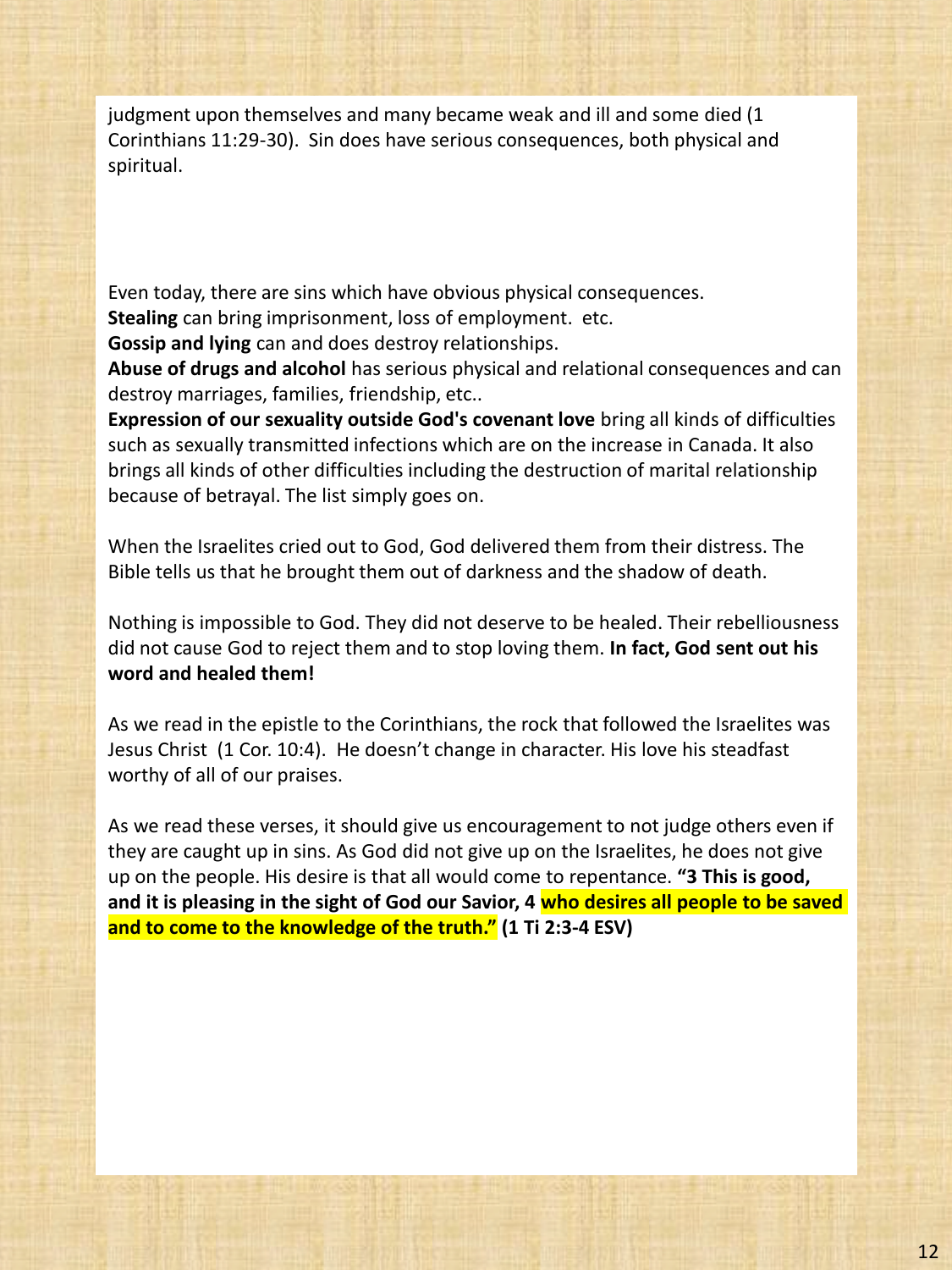

God's Steadfast Love

a de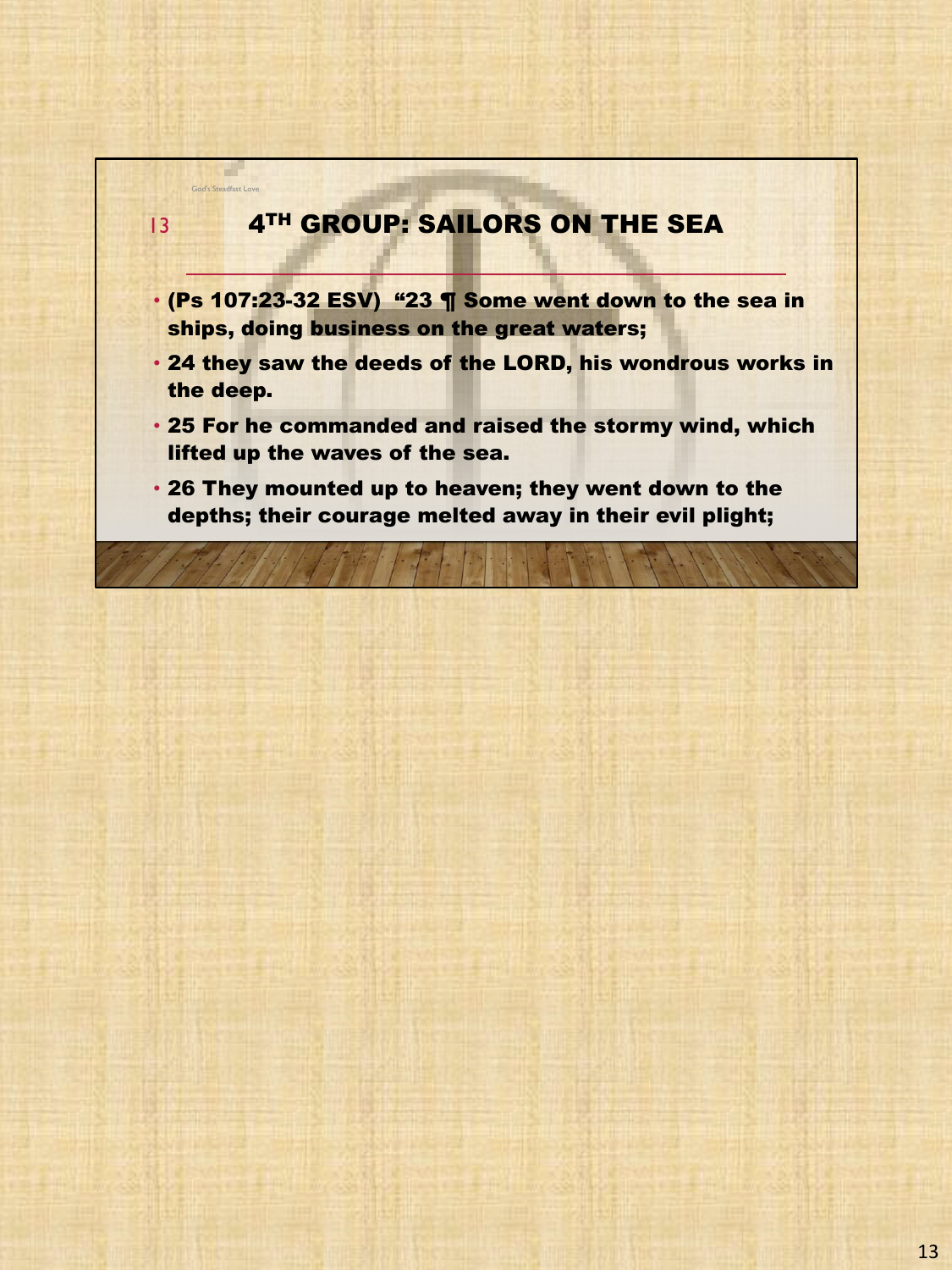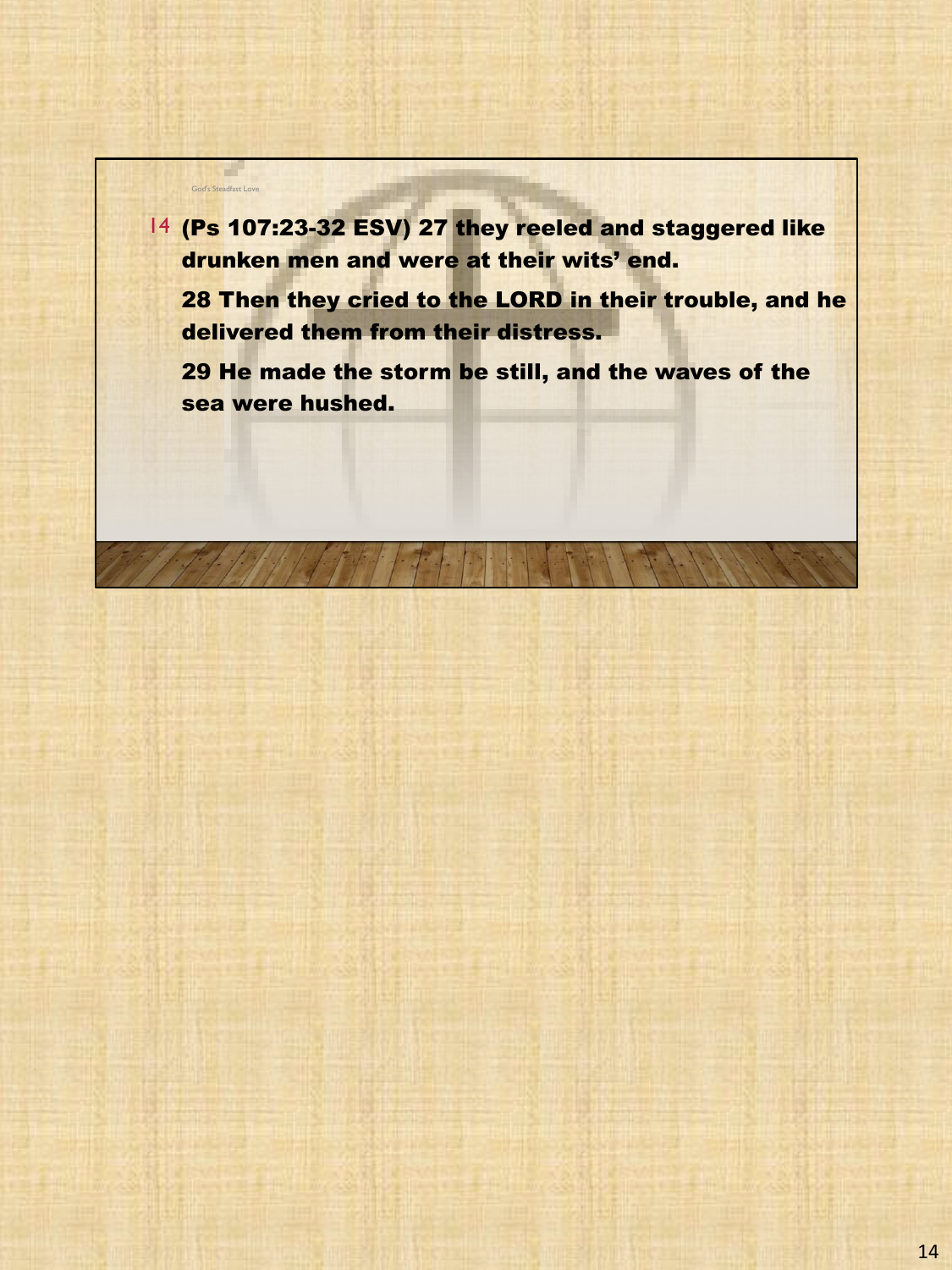

Some of the exiles were sailors possibly working in the service of foreign kings. In the early history of the Israelites, they were not known to be sailors.

They went out to see, possibly the Mediterranean Sea, where they faced dangerous and perilous storms. We know from our modern experiences that the Mediterranean Sea can be quite treacherous at times. God has controlled over everything. As we saw earlier, it was given to Jesus to sustain the whole universe by the word of his power. He knows exactly what is going on with people.

In the stormy seas where they did not have any control over what was happening, being tossed to and fro, they staggered on the ship as if drunk.

As they called to God in their fear of drowning, God stilled the water. There is no doubt that God is able and can do this. We have the example of Jesus in the Gospels who walked on water and stilled the sea.

Those sailors, sailing on the seas, saw the wondrous work of God. Although they did not understand what we understand today about the sea and the life below, they acknowledged God for the grandness of the sea. Solomon, and Ecclesiastes, says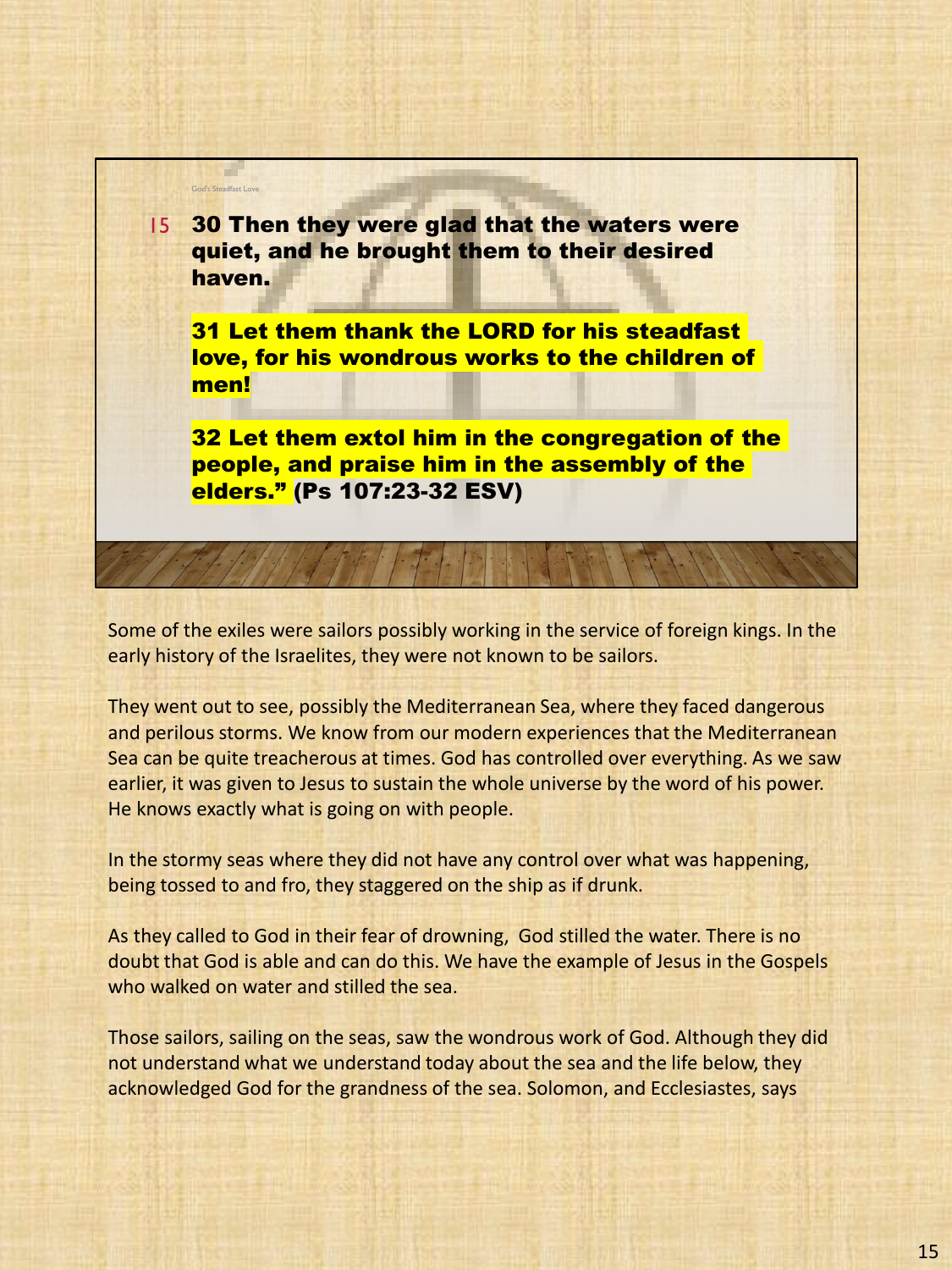something quite remarkable about the sea (next slide)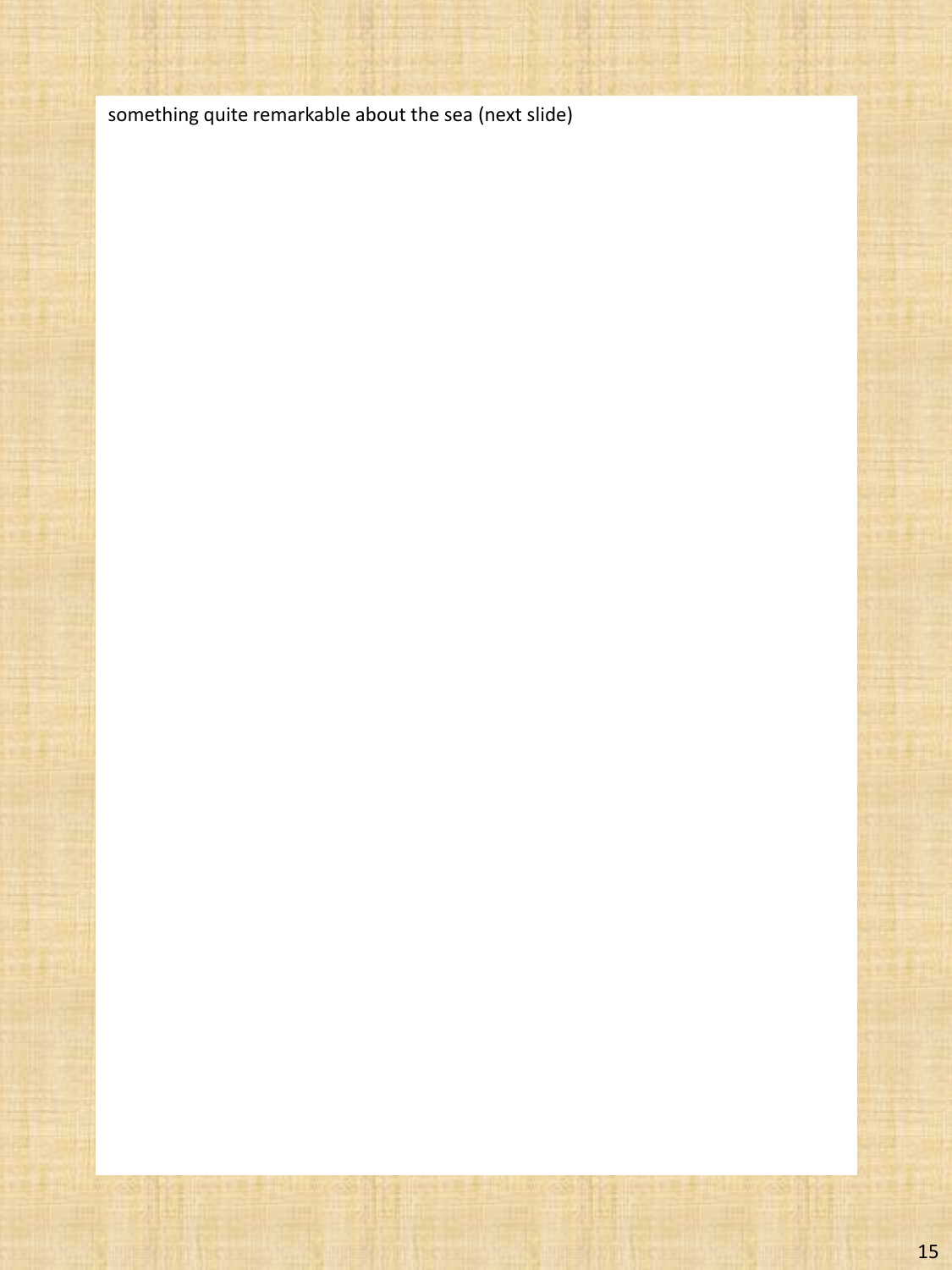

How all the waters flow towards the ocean and never fill it up is amazing. Just thinking about this helps us to realize that this is not happenstance. It is the work and the creation of Almighty God.

God heard the prayer of these people and he brought them to a safe place.

It is important to note that God's people are commanded to assemble together to pray, to worship and worship God! The Israelites were a chosen people. They were to come together as a community to offer sacrifices of praise to God.

The church is also a called out people. Today, God still wants us to come together to praise him and worship him.

In the book of Hebrews, God encourages his people not to stop assembling together (Hebrews 10). When we do assemble together, God works in a very special ways both in the life of the congregation and in our individual life.

Today, we have so much to be thankful for. We take so many things for granted. God gives us the air we breathe.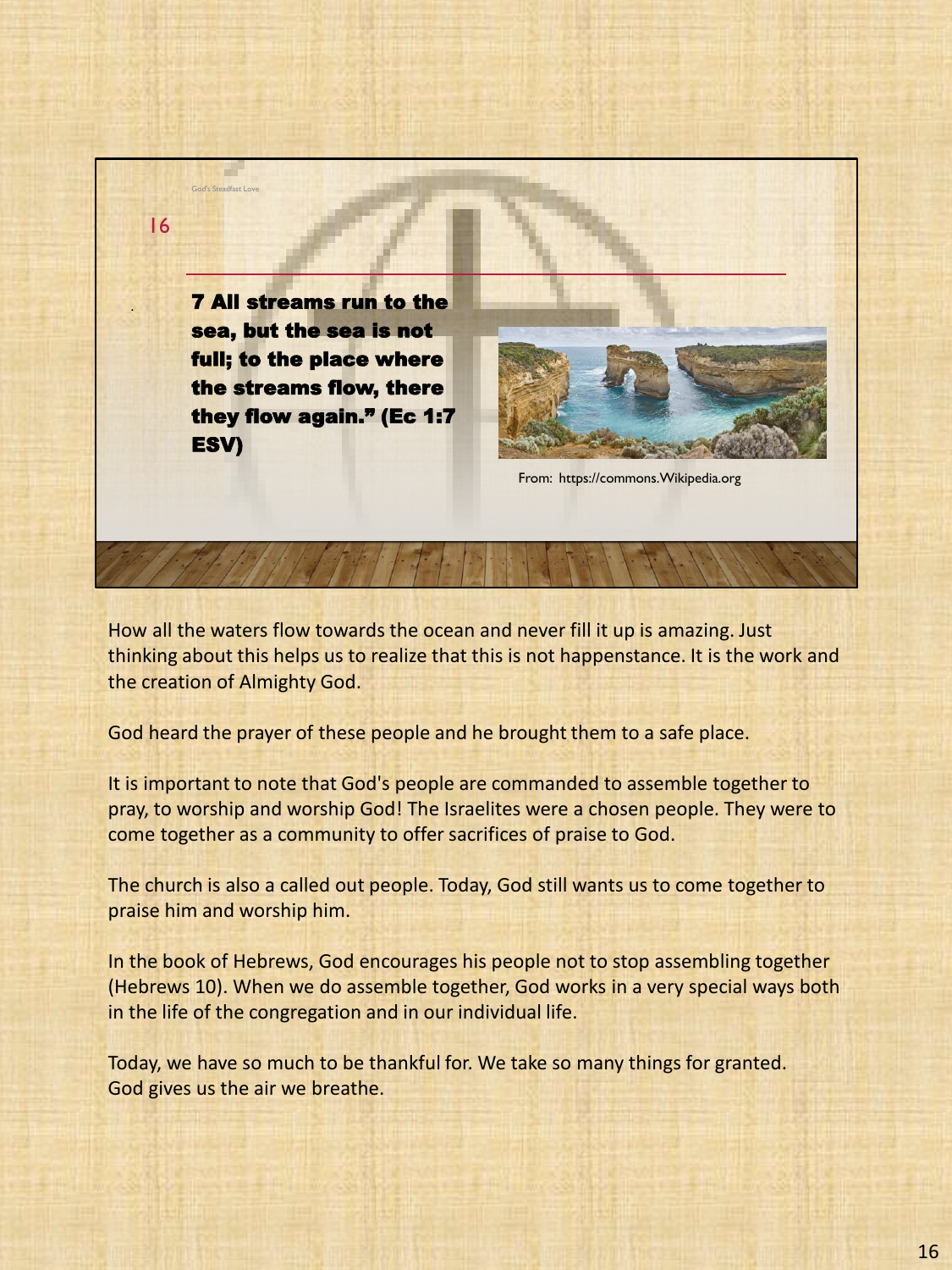He provides physical clothing for the whole world.

He gives us heat in the winter and warmth in the summer.

So many times, we assume that the basic necessities of life are owed to us. They are not.

They all come from the one source, God's steadfast love for people!

He gives us food to eat. He gives us a roof over our heads.

As God's church, we can praise God because we know even more of God's love for people the Israelites of old. God sent Jesus to the earth, his eternal Son so that all those who would come to faith in him would have eternal life! **"***16 "For God so loved the world, that he gave his only Son, that whoever believes in him should not perish but have eternal life. 17 For God did not send his Son into the world to condemn the world, but in order that the world might be saved through him." (Joh 3:16-17 ESV)*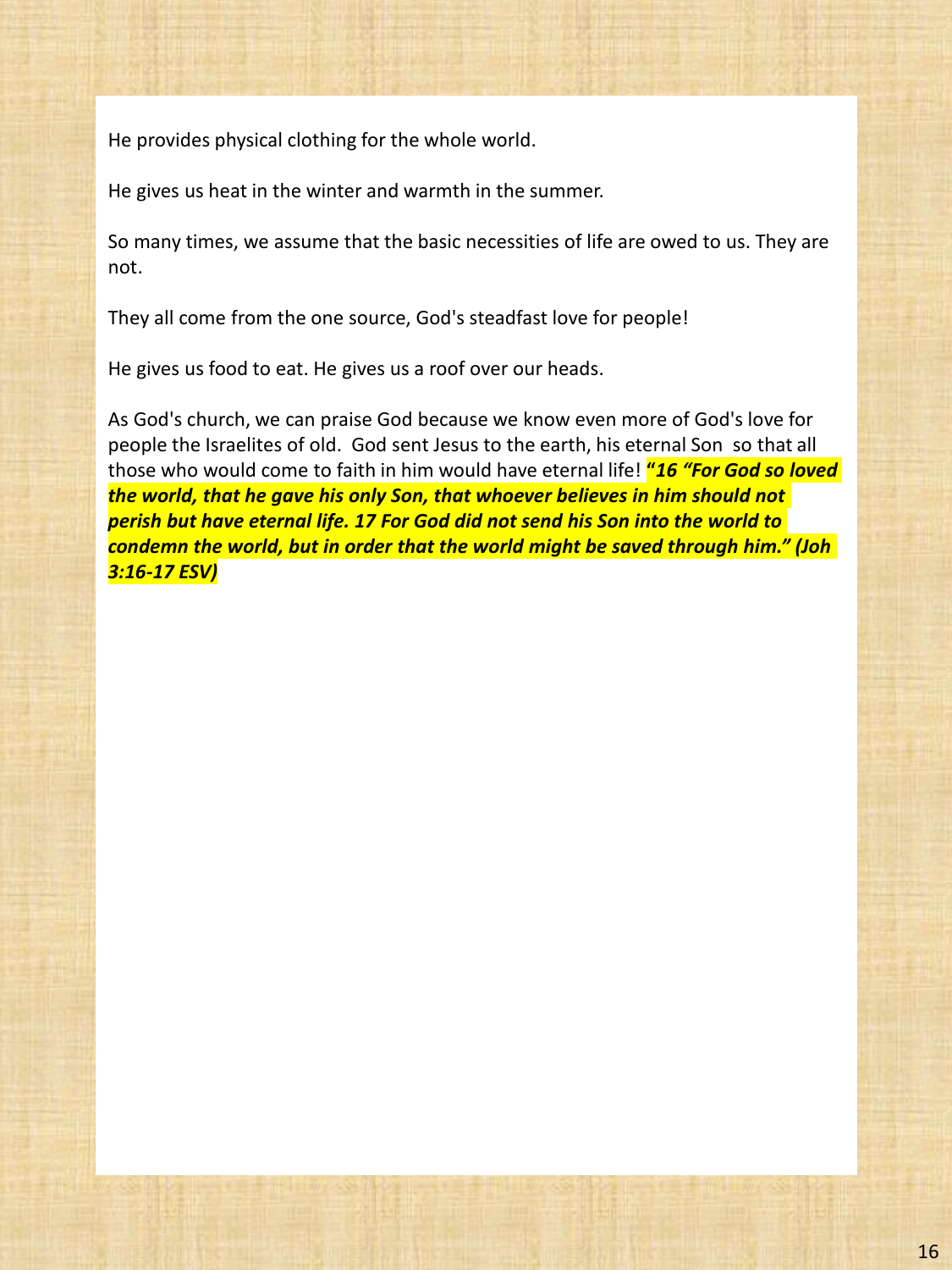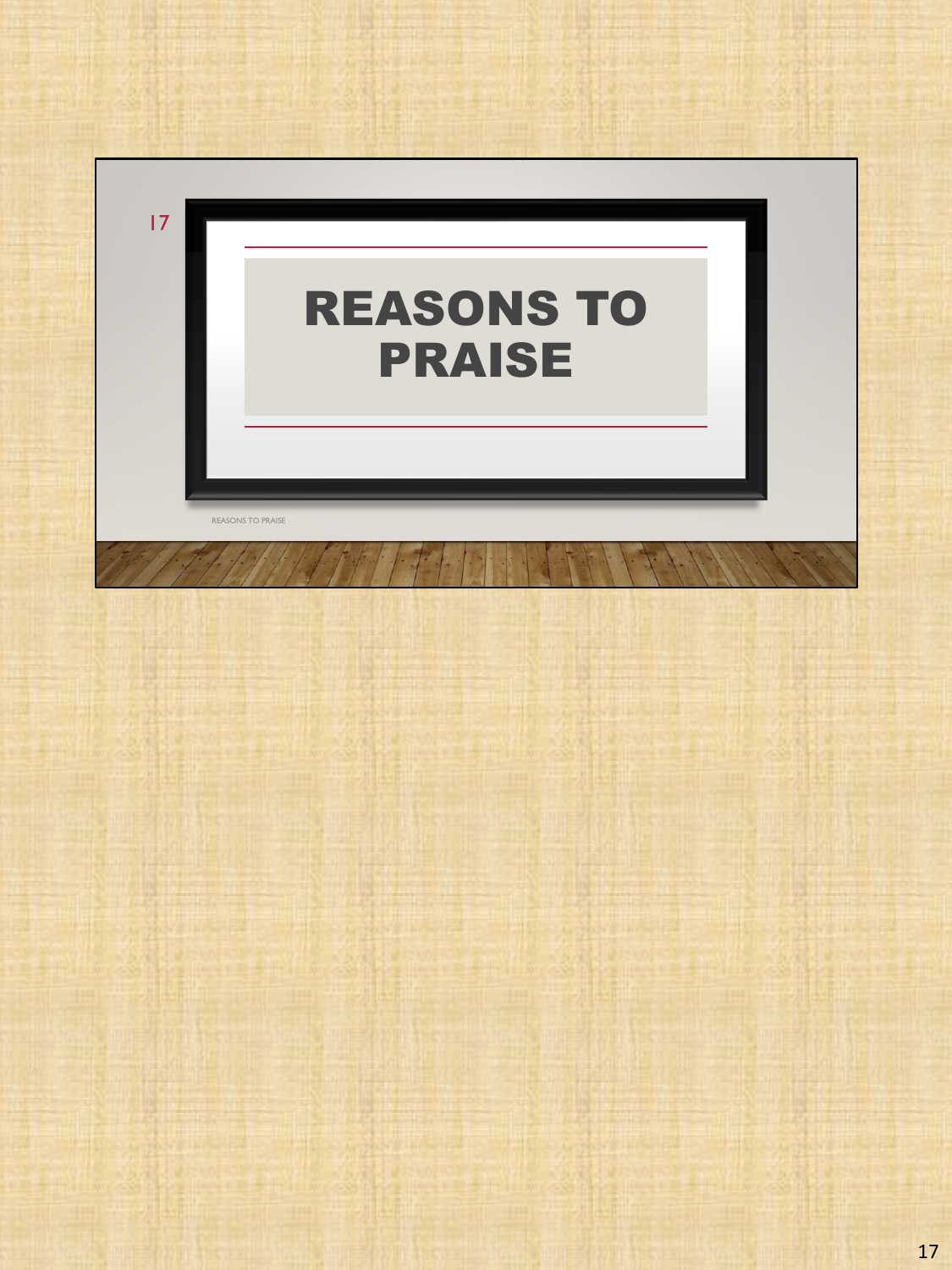God's Steadfast Love

a ka

<sup>18</sup> (Ps 107:33-42 ESV) "33 ¶ He turns rivers into a desert, springs of water into thirsty ground,

34 a fruitful land into a salty waste, because of the evil of its inhabitants.

35 He turns a desert into pools of water, a parched land into springs of water.

36 And there he lets the hungry dwell, and they establish a city to live in;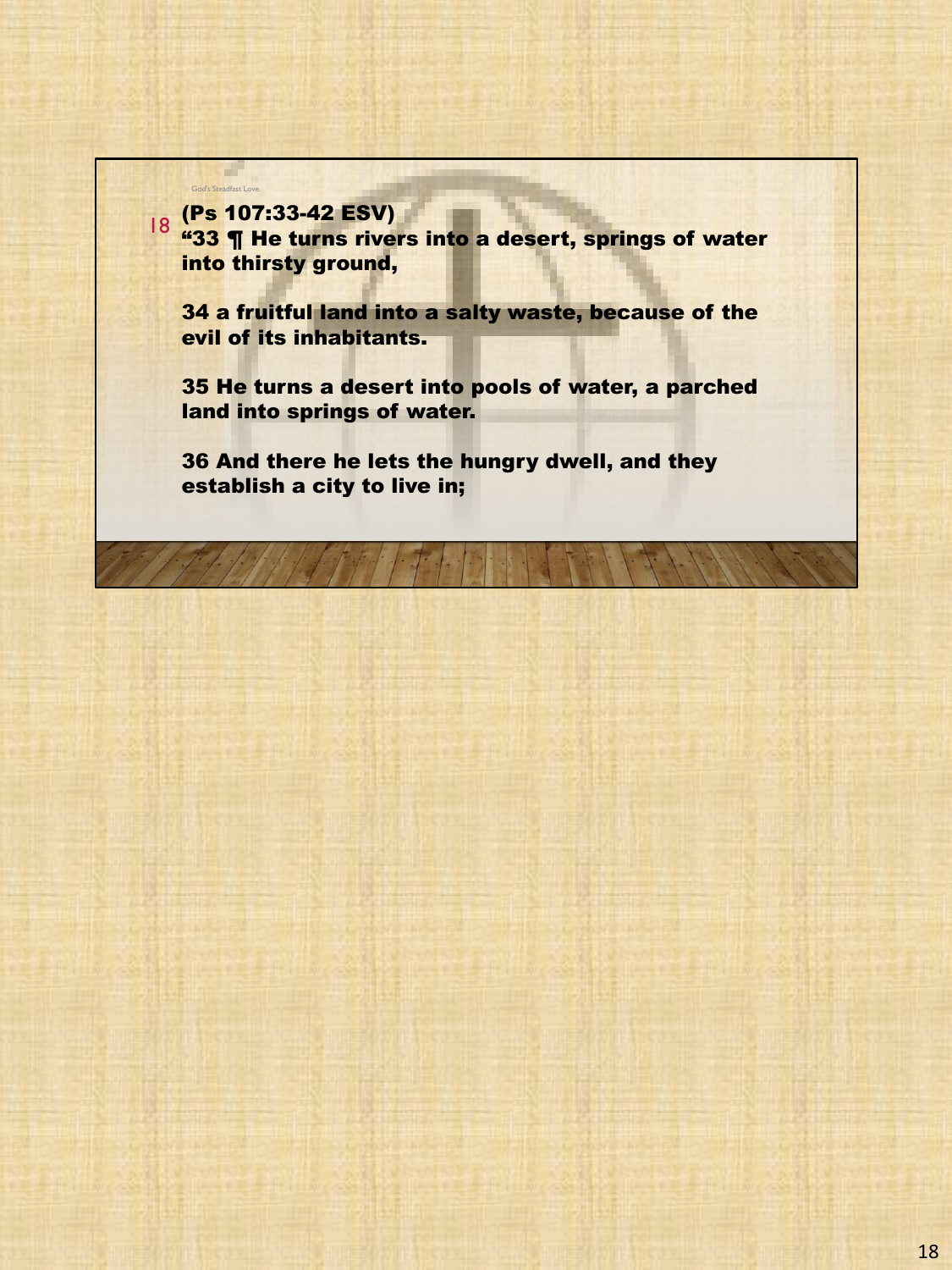#### (Ps 107:33-42 ESV)

God's Steadfast Love

19

37 they sow fields and plant vineyards and get a fruitful yield.

38 By his blessing they multiply greatly, and he does not let their livestock diminish.

39 When they are diminished and brought low through oppression, evil, and sorrow,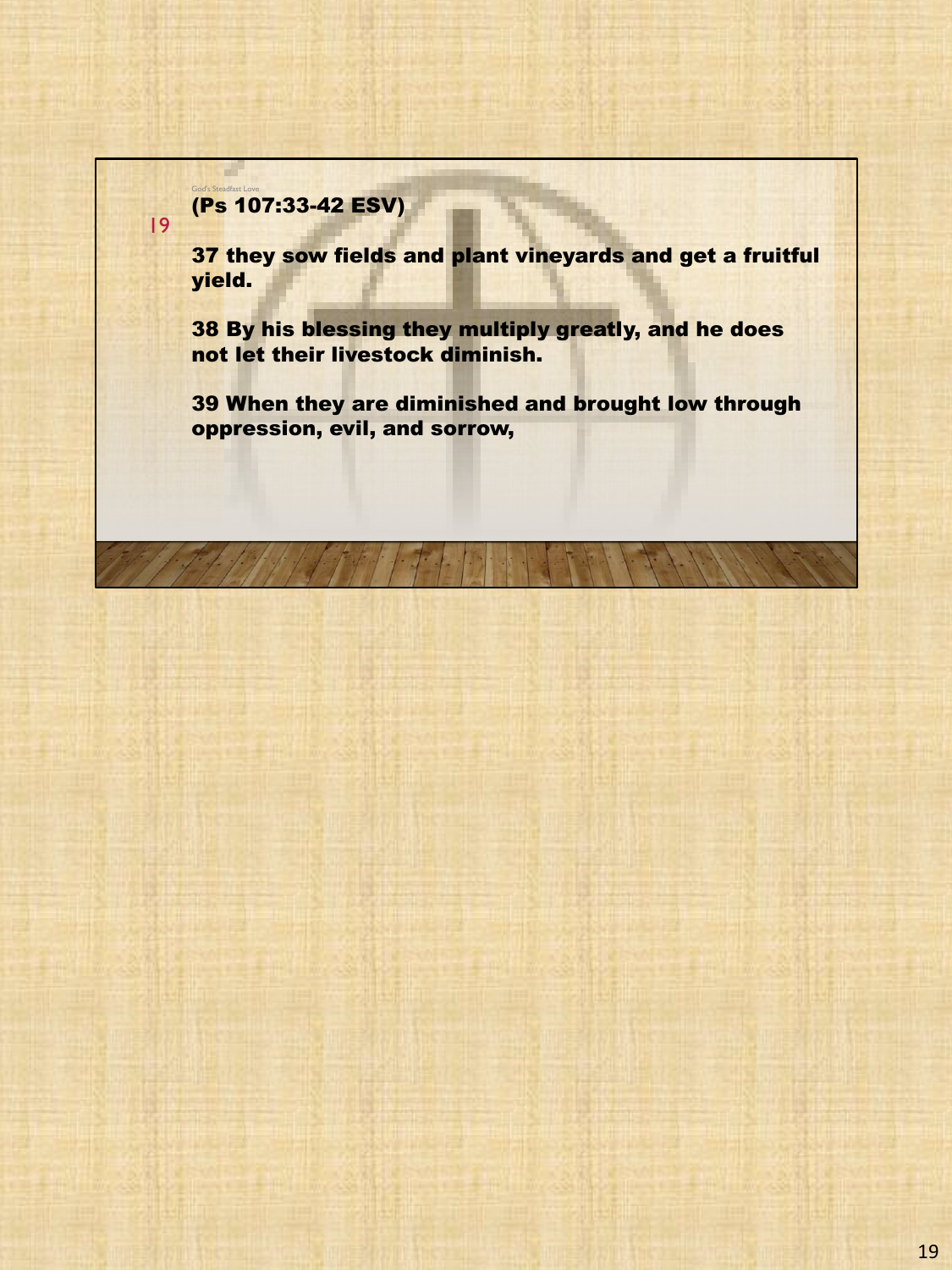

God is true to his word. He had told the Israelites that if they walked in all his ways that they would be physically blessed. The physical blessings for obedience were rich (Lev. 26 and Deut. 28). He told them to choose life.

If they chose to go their own way, God was very clear about what would happen to them. He described the terrible curses that would follow their blatant disobedience.

God's intent was not to give the Israelites a hard time. He wanted to bless them. They were created with moral freedom to either obey or disobey him. Even in their disobedience, God never abandoned them, as we see throughout the Old Testament. God's hands, to use an analogy, was in their life. God never stopped loving the Israelites even when they were the furthest away from him.

When the Israelites chose evil, God turned rivers into the desert.

We also see that he blesses people in all kinds of ways as we have read in verses 35– 42.

We see him rescuing people from the terrible physical consequences that they had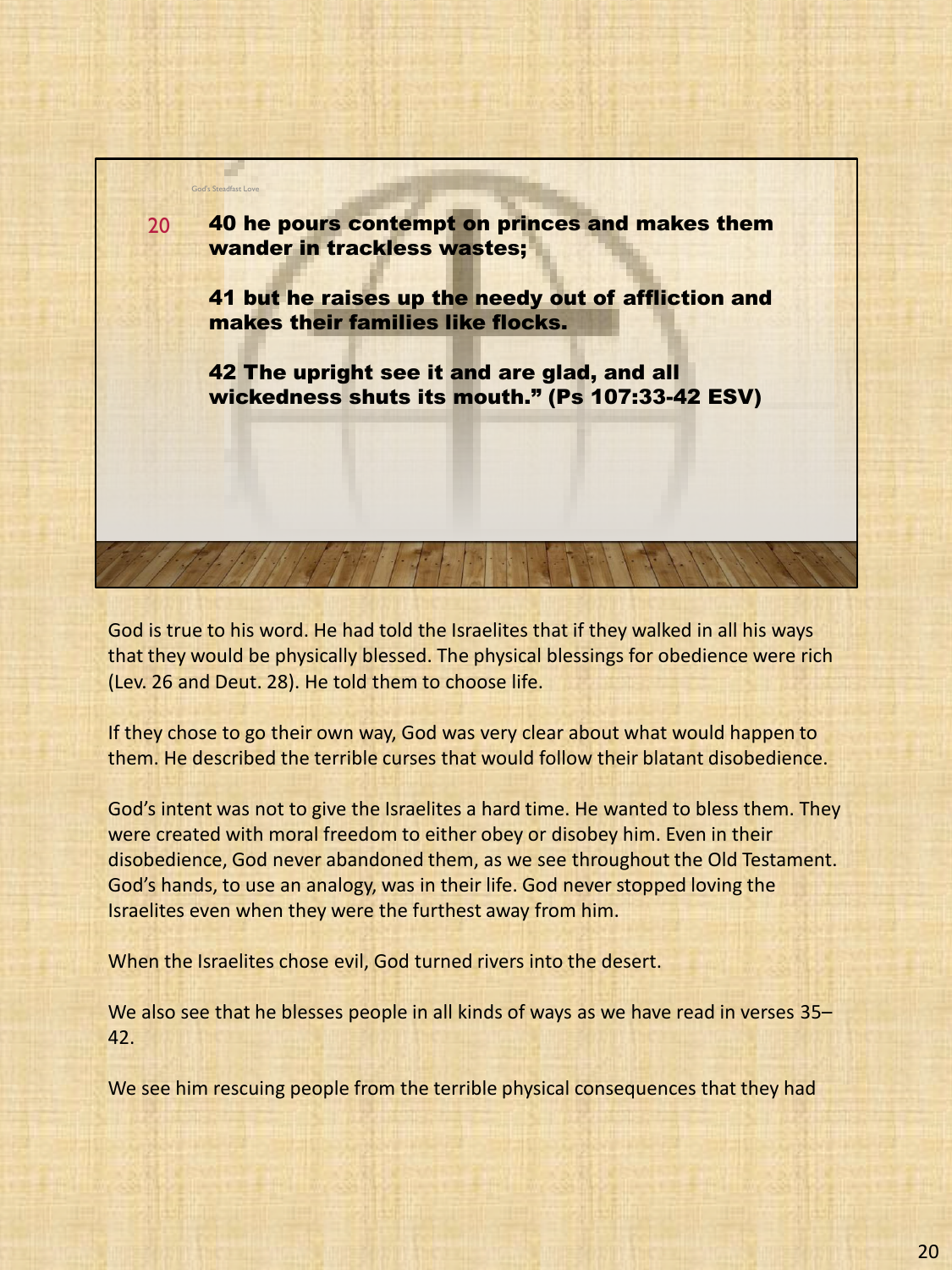gotten themselves into.

Under the New Covenant, the spiritual promises God gives us are so much greater than the physical promises he gave Israel.

However, it does not mean that we are immune from the dramatic changes that we see on the earth. The apostle Paul is very clear in Romans chapter 8 that the whole earth is groaning. It is groaning like never before. We have ice in the North Pole in South Pole which is melting and increasing the volume of the oceans of the world.

#### *From: https://www.digitalistmag.com*

*"The climate change story here is that the North Pole has been experiencing unusually high temperatures, reaching 32⁰ Fahrenheit in December 2016, which was 50⁰ warmer than typical! This trend has lead to an alarming shrinkage of the Arctic Sea ice masses that equates to approximately 1.07 million km² of ice loss every decade.*

#### *Even the coldest place on Earth is getting warmer!*

*Now, in the completely opposite direction, what can we learn from the South Pole and Antarctica? At 90⁰ south latitude, Antarctica, which includes approximately 90% of the ice on the planet, is a little over 300 feet above sea level with an ice sheet on it that is about 9,000 feet thick.*

*Much colder than the North Pole, the temperature here has dropped to a chilling low of -135.8⁰ Fahrenheit in 2013. However, this pole, too, is experiencing warmer weather, with its highest temperature reaching 63.5⁰ in March 2015.*

*NASA indicates that Antarctica has been losing about 134 gigatonnes of ice per year since 2002. And just recently, a new concern emerged – a rift in the continent that could send a significant part of the polar cap off into the ocean and create one of the largest icebergs ever recorded. This could, in the long run, raise global sea levels by four inches.*

We have part of great bodies of water which are dead because of industrial runouts.

Various species of animals, birds, insects and fish have either disappeared or are on the verge of disappearing because of man's mismanagement of the earth.

The Amazon forest which is said to be the lung of the earth is being destroyed through man-made activities.

*Despite its vast size, the Amazon rainforest ecosystem faces environmental pressure that threatens its very existence. One of the primary threats is deforestation. Since 1970, over 200,000 square miles of Amazon rainforest have been lost due to*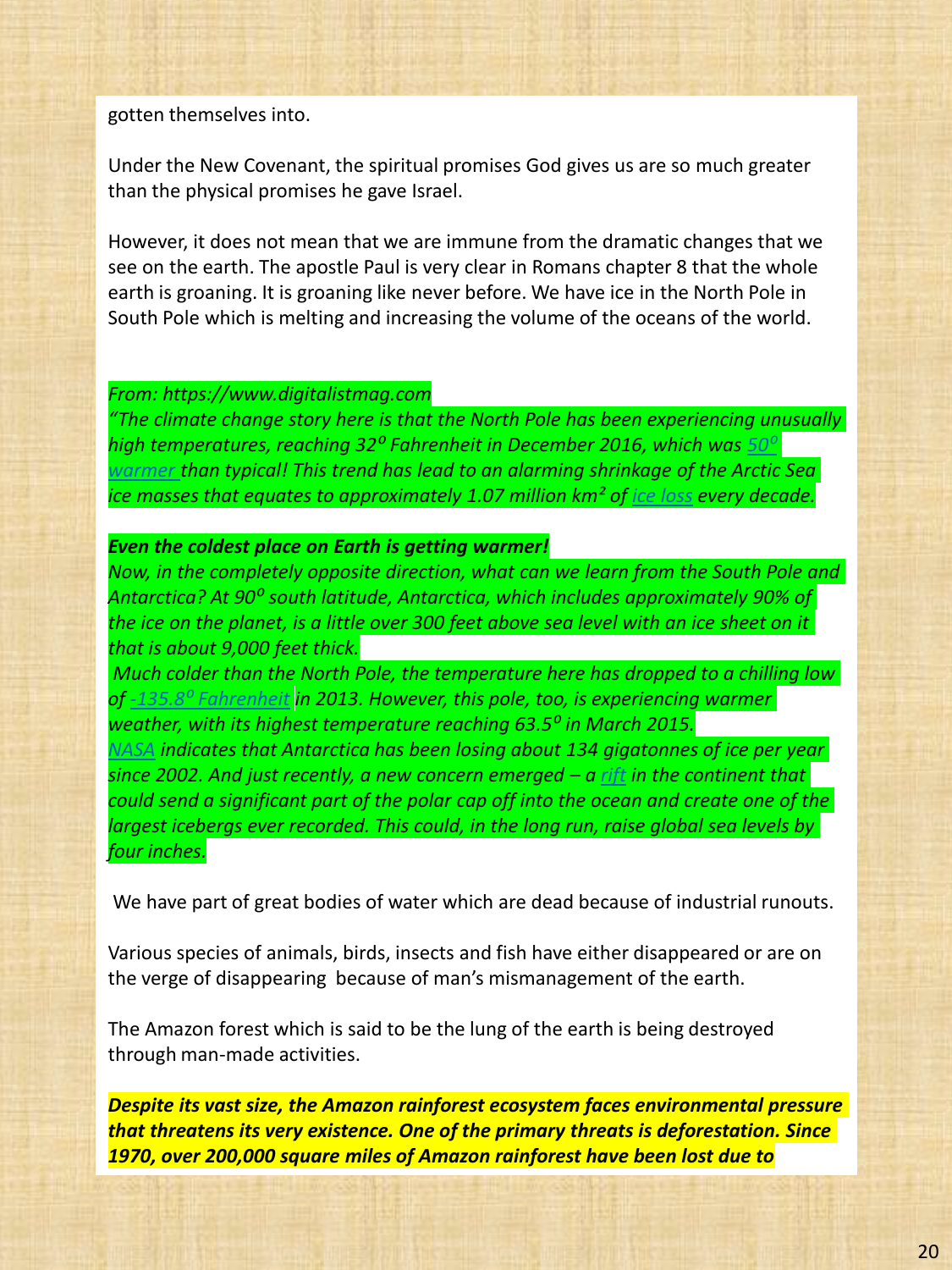*deforestation, according to Monga Bay. The rainforest soils are poor, lacking in fertility. Most of the nutrients are locked in the above ground plant growth. Due to the ecology of the ecosystem, recovery is difficult, if not impossible.* **(From https://sciencing.com/ecosystem-amazon-rainforest-6495612.html)**

I was reading somewhere that every one minute, the equivalent of three football fields are being destroyed in the Amazon forest.

God doesn't change because the earth is groaning or because the majority of the world is denying the true one God who is Father, Son and Holy Spirit.

God has promised us a brand-new world where no traces of evil will exist as we read in the last chapters of the book of Revelation.

We were given better promises then the Israelites under the Old Covenant. In fact, even the saints did not yet receive what was promised. (next slide)